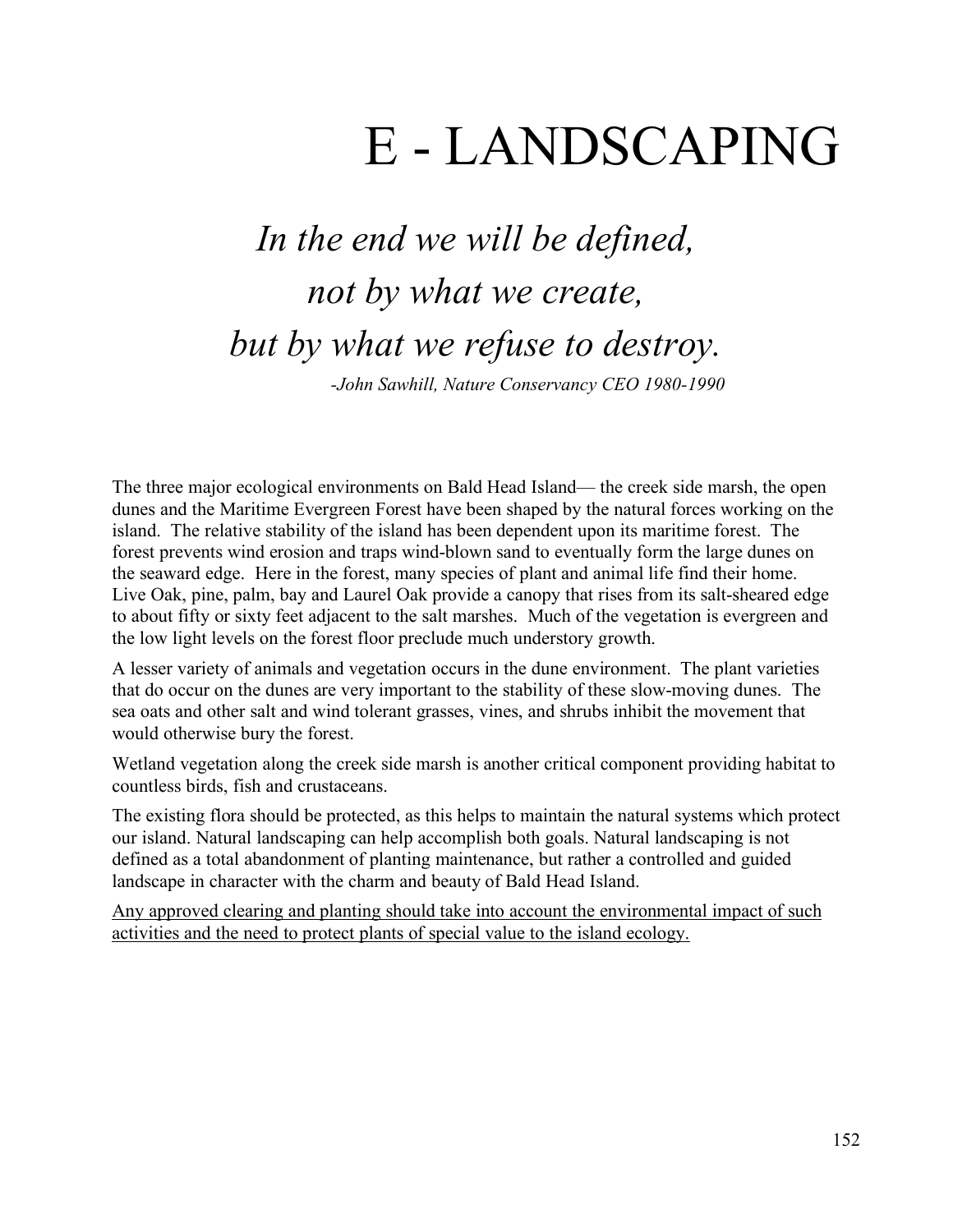## Village Ordinances Relating to Landscape

BHI Village Ordinance 32-44 states - "It shall be the policy of the Village to protect, to the maximum extent feasible, those trees and shrubs native to the Maritime Forest and dune areas of the Village. All improvements shall be designed in such a way so as to minimize the destruction of plants of special concern and to preserve and protect those remaining. Where re-landscaping is required by this ordinance, re-landscaping shall be accomplished, as much as feasible, through the use of those plants which naturally occur within this area, including plants of special concerns." In the past, the Village has designated the following plants as plants of special concerns: Live Oak, Yaupon Holly, Sea Oats, Dogwood, American beach Grass, American Holly, Sabal Palm, Red Cedar and Laurel Oak.

## Landscape Planning

A successful site/landscape plan is composed of a number of elements that, with quality design and execution, contribute to a unified balance of the natural environment and man-made elements.

Native plants will always grow best on Bald Head Island and the use of native grasses, wildflowers or vines for groundcover is highly encouraged. Native plants contribute to the overall resilience of the island and support native wildlife of all types.

On the ocean side of the dune ridge, strategically placed appropriate shrubs can detour strong winds and, in combination with the native grasses, will stabilize shifting sands that tend to intrude on unwanted places.

On forested sites, protecting and planting trees decreases temperature impacts of seasonal extremes while at the same time providing privacy and beauty.

Similarly, landscape plans for elevations facing the creek should attempt to mesh with the vegetation there.

#### Requirements for New Construction and Major Renovation Plans

- 1. Engage a trained landscape design professional when you first build your home and submit the plan along with your house plans.
- 2. New construction landscape plans should utilize the proposed site plan with topographical information provided by the survey/site plan that is required for a draft level submittal.
- 3. A minimum of 60% of the lot should remain undisturbed. This percentage minimum is a general rule that may vary in application. The required percentage of undisturbed area may be greater for larger lots (greater than 10,500 sq. ft.) and less for smaller lots typical in Cape Fear Station.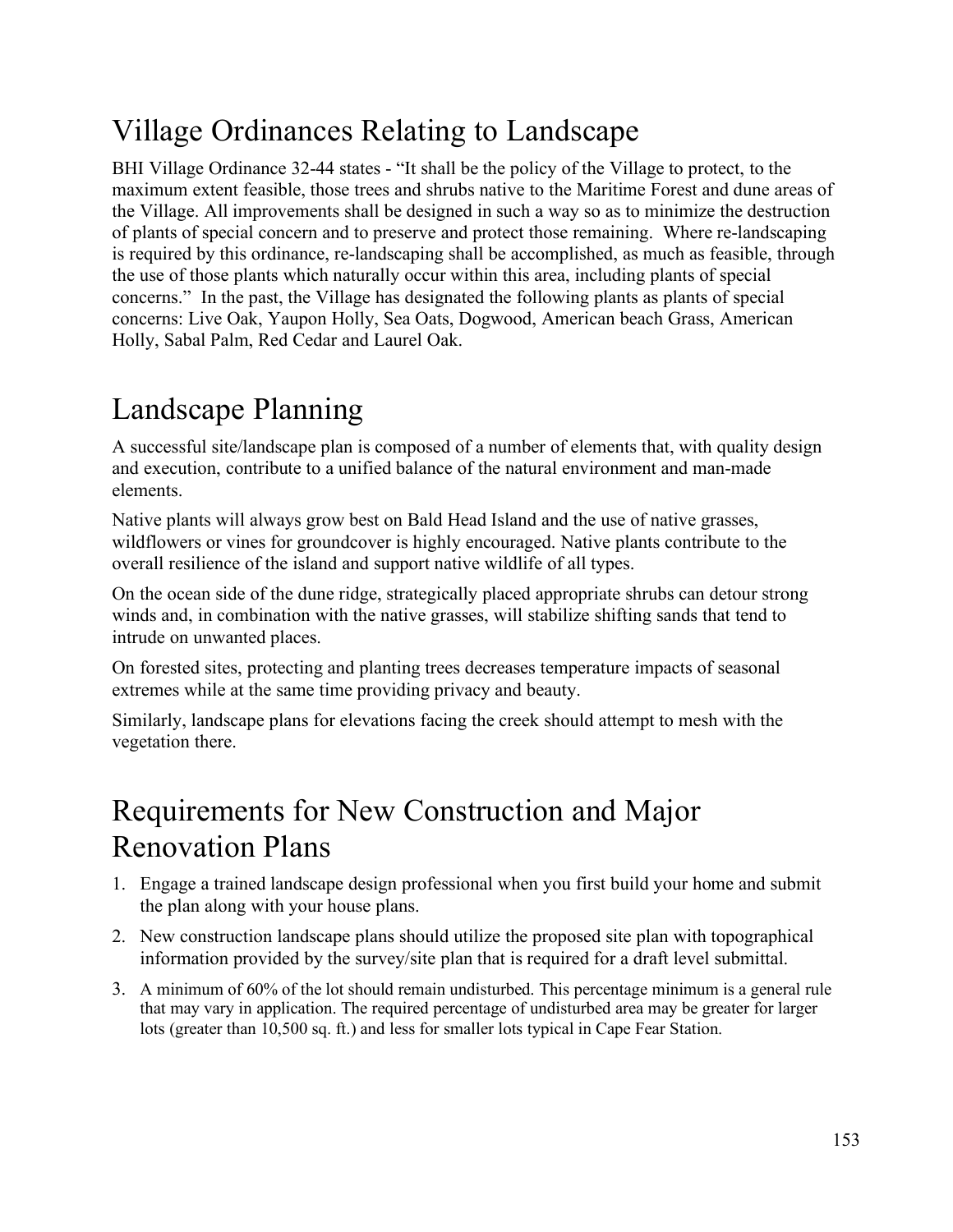- 4. Existing homes planning a major renovation should utilize a site plan that includes all existing improvements, remaining existing landscaping, hardscape and illustrate the proposed changes.
- 5. Verify setbacks of the property as determined by the Covenants, Design Guidelines, and Village Ordinance, as well as government waterfront setback controls and maximum allowable impervious coverage (see Size Requirements section) of your house.
- 6. Develop a landscape plan that includes existing opportunities afforded by your property, such as:
	- a. Existing plant material
	- b. Drainage patterns on or near the site
	- c. Views in all directions, to and from the site
	- d. Sensitive environmental areas
- 7. Plants indigenous to the island (identified as "Native" on the plant list) should be the predominant source for landscape plans. It is required that a minimum of 70% of the new plant material be native to BHI. The use of exotic plant material (see glossary for definition) is limited to a maximum of 10% of the plan. Up to 30% of the plant material may be NC native. The plant lists are subject to change and plants not on these lists may be considered.
- 8. No known invasive plants may be planted. (See Plant Lists)
- 9. Artificial plants are not allowed.
- 10. During construction, naturalized areas of the property that are not within the ARC approved building area (denoted by the limits of construction fencing) must not be disturbed. Any areas outside the limits of construction fencing that are disturbed must be restored to their original natural character.
- 11. The clearing of understory is **NOT ALLOWED** in setbacks except as reflected in the approved site plan or landscape plan. For example, some clearing within a setback may be required for driveway access. All clearing for new construction must be reflected in the ARC approved plan.
- 12. New construction and major renovation landscaping plan submittals must include:
	- a. Date of plan preparation, project name, address and name property owner, North arrow, graphic scale (the required scale is 1inch = 10 feet).
	- b. The site plan must include variety, size and location of plant material and dimensions of hardscape and impervious coverage impacts.
	- c. Plant list with quantity, botanical name, common name, size and special specifications.
	- d. Detail drawings showing specifications for hardscaping, such as grill pads, planters, extra parking areas, pathways, decking, pavers, stepping stones, fences, arbors, notation of irrigation components, etc.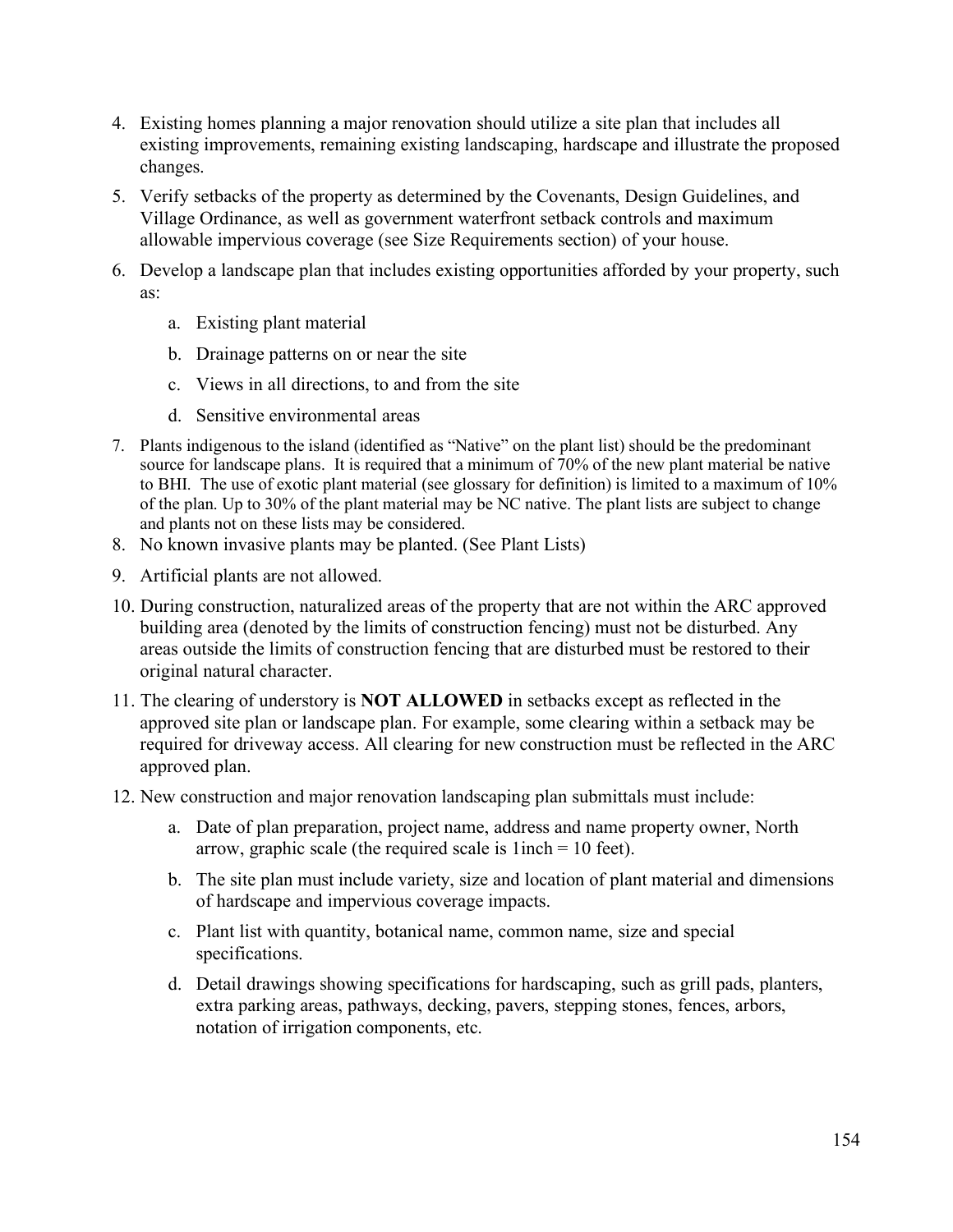- e. Show location for mitigation trees and clustered vegetation, as appropriate, if mitigation is required.
- f. Calculate any impervious surface square footage that the landscape plan will add to the existing site impervious coverage totals, including retaining walls, pavers and the use of other hardscape details.

**NOTE***: After a Certificate of Occupancy is issued, the builder, as the property owner's representative, is required to contact the ARC Coordinator to schedule a final inspection. The ARC does not permit variances from approved plans, such as substitutions, downsizing or a reduction in quantities of plants, without re-submittal and re-approval.*

## Landscape Changes for Existing Homes

#### **REQUIREMENTS**

- 1. Any landscaping changes should be consistent with the natural beauty of the island and the original landscaping plan and must meet requirements for native plants and ARC approval.
- 2. Landscaping improvements, plantings or alterations to be installed by a property owner or landscape contractor requires prior consultation with the ARC Coordinator.
- 3. ARC review and approval is required before the removal of trees 3 inches in diameter measured 48 inches along the trunk from ground level, tree limbs of 3 inches or more in diameter, clustered growth vegetation 2 square feet or more at ground level, regardless of branching habits or diameter of the branches. Within the understory, ARC approval is also required to remove vegetation 1 inch or greater in diameter measured 48 inches along the trunk from ground level.
- 4. Changing the topography of any lot requires ARC approval; for example: leveling or removing an existing natural feature from a lot.
- 5. It's important that yard maintenance involve only minimal trimming to maintain a controlled and guided landscape in character with the charm and beauty of Bald Head Island. A minimum of 60% of the lot should remain undisturbed. This percentage minimum is a general rule that may vary in application depending on the previously approved site plan. The required percentage of undisturbed area may be greater for larger lots (greater than 10,500 sq. ft.) and less for smaller lots typical in Cape Fear Station.
- 6. Removal of understory and ground cover in naturalized areas on existing home sites is prohibited. Do not weed-eat or cut down naturalized areas of understory and ground cover. As a barrier island, understory and ground cover are critical elements to control erosion and protect birds and other wildlife.
- 7. The practice of tree topping is not permitted.
- 8. The use of mulch or pine straw must be limited to defined beds. The definition of a defined bed is the manipulation or disturbance of the native ground plane in order to create a spatial relationship within a defined area for non-native and/or indigenous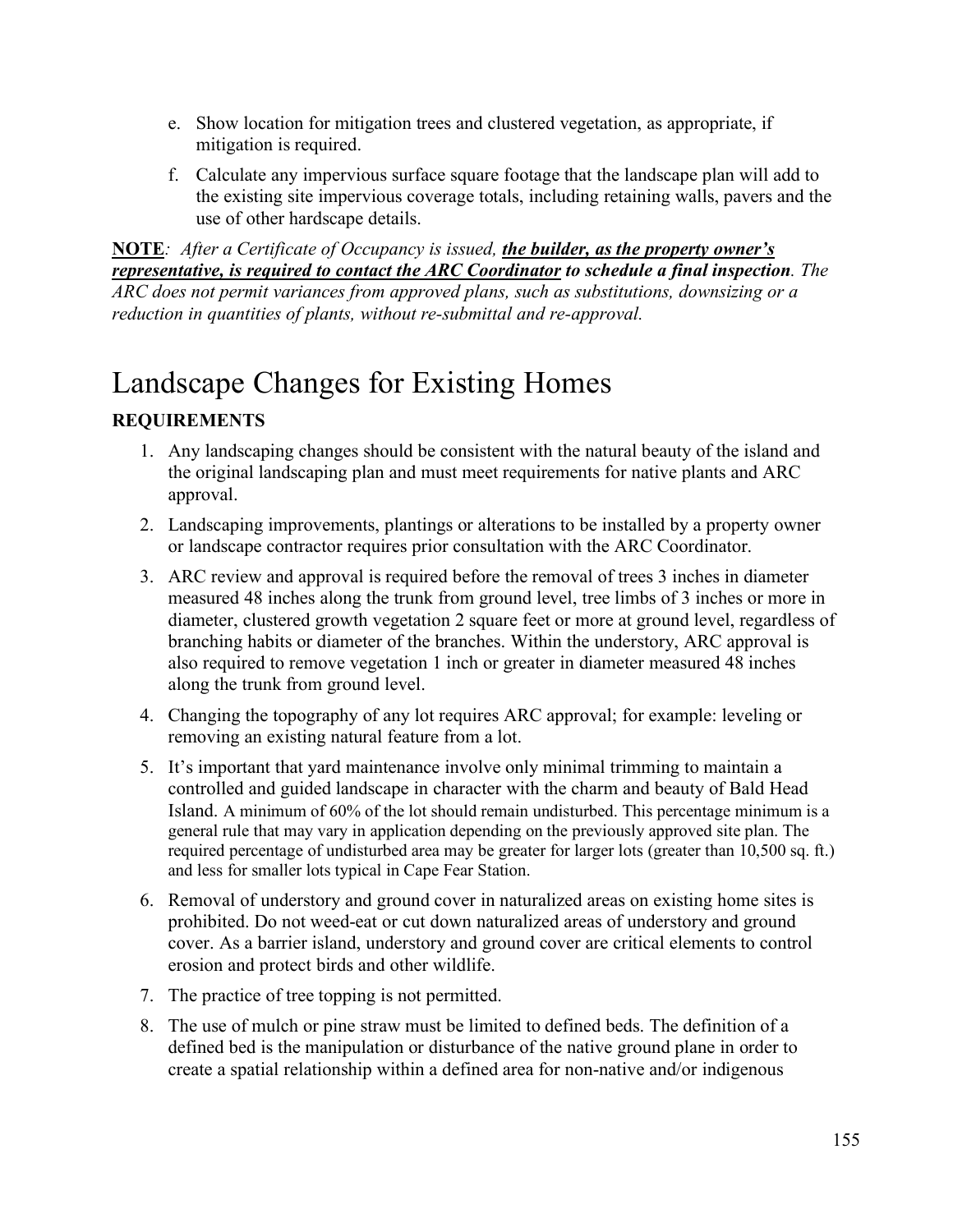plantings. Utilizing mulch and pine straw as general ground cover is not allowed except on new construction projects temporarily until the damaged vegetation is restored. Existing homes should maintain the surrounding landscaping in a naturalized manner that reflects their specific BHI ecological environment — the creek side marsh, the open dunes or the Maritime Evergreen Forest.

#### Clearing, Trimming and Maintaining: **REQUIREMENTS**

- 1. **Lot clearing for sale of property** Clearing of the entire understory or clearing for the sole purpose of selling a lot is **not** permitted. However, in order to provide ease of access, a path of 36 inches in width may be cleared as long as no trees, tree limbs or clustered growth, subject to Village or ARC approval, are disturbed. Any violation due to more extensive clearing will be subject to fines and/or mitigation.
- 2. **Lot clearing for survey or staking** Some clearing of understory trees and shrubs may be required to prepare a site for survey or to stake the proposed building site. Permission to clear such understory trees and shrubs shall not be required by the ARC for the purpose of surveying, but clearing shall be limited to vegetation less than a 1 inch in diameter at 48 inches as measured along the trunk from ground level or any tree limb less than 3 inches in diameter. Any vegetation larger than this, or any vegetation that exists as clustered growth, or having horizontal branching habits must be approved for removal regardless of size of diameter. Exception: It is understood that when surveying to establish the property lines of a lot, vegetation may impede the ability of the surveyor to establish a sight line. Any vegetation directly in the sight line that is less than 3 inches in diameter at 48 inches as measured from the base at ground level, may be removed. ARC approval must be granted to remove any vegetation 3 inches or greater in the sight line. Violations of this requirement are subject to mitigation and fines.
- 3. **Lot clearing for any construction** All construction sites must adhere to provisions in other sections of this document. The intent when clearing for construction or renovation projects should be to disturb as small an area as possible. An approved site plan is **required prior to any vegetation removal for construction**.
- 4. **Understory** should be removed only in the designated building area as shown on the approved site plan. A minimum of 60% of the lot should remain undisturbed. This percentage minimum is a general rule that may vary in application. The required percentage of undisturbed area may be greater for larger lots (greater than 10,500 sq. ft.) and less for smaller lots typical in Cape Fear Station. Building materials or equipment should not be allowed to destroy remaining areas of understory or be placed near trees. All trees should be protected with fencing and this fencing must remain in place for the entire construction process.
- 5. **Lot clearing for improving the view** Reasonable trimming for maintenance is assumed and encouraged but all rules about trimming trees and eliminating understory must be adhered to. Typically, maintenance does not entail major trimming of trees, clearing understory 1 inch or larger or removing branches that are not impinging on structures.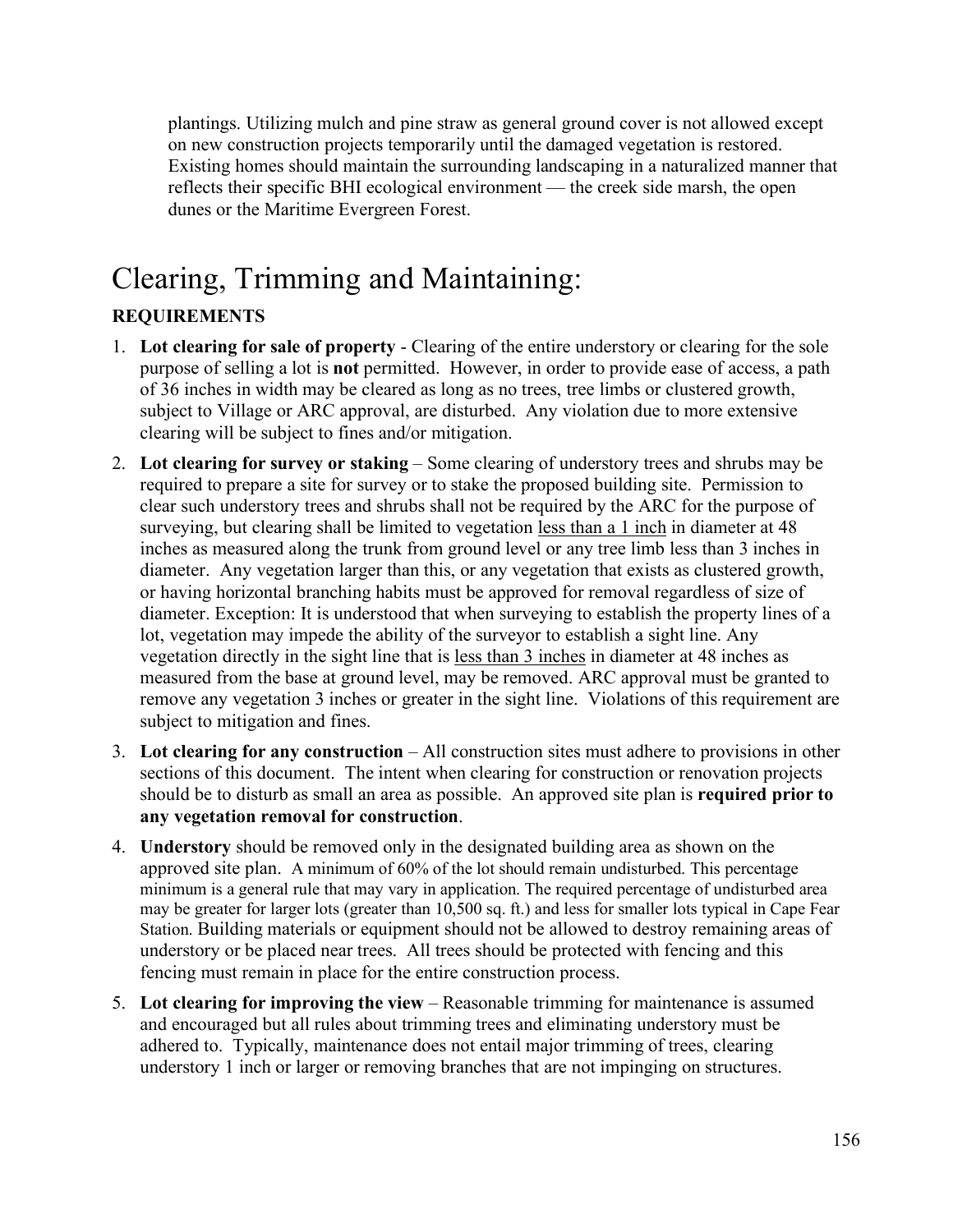Approval must be received before any regulated trees, vegetation, understory or clustered growth is removed. The practice of tree topping is not permitted. No vegetation trimming or removal is allowed on unimproved (vacant) lots. Clearing for view is not allowed on island except in the controlled area of clearing for fairway lots. Board approval is required for any clearing on BHA Common Area. Prior to any clearing for view please review BHA Common Area Policy for more details and contact the ARC Coordinator for more information.

- 6. **Canopy and Understory Trimming** The cutting of the forest canopy, or the thinning of its understory, may expose remaining vegetation to harmful salt-laden winds, resulting in damage. For this reason, cutting and thinning should be kept to an absolute minimum. In addition to the negative impacts of salt spray, removing vegetation from the understory to "open up" one's yard or landscape will also create new areas of light in the forest floor that cause vines and other plants that may not be wanted to take hold. This will also eliminate habitat that supports an interesting variety of wildlife. No canopy or understory trimming and no vegetation removal are allowed on unimproved (vacant) lots. The practice of tree topping is not permitted.
- 7. **Dune Vegetation:** The removal of vegetation from any dune area is a critical issue. This vegetation (shrubs, grasses or vines) holds the dunes in place preventing erosion and storm damage. Due to the wind and salt environment, most of these plants never grow large enough to be subject to approvals for trees. However, they may be covered by additional ARC approval requirements regarding limbs, clustered growth or understory.
- 8. **Removal of Understory and Ground Cover** in naturalized areas on existing home sites is prohibited. Do not weed-eat or cut down naturalized areas of understory and ground cover. As a barrier island, understory and ground cover are critical elements to control erosion and protect birds and other wildlife.
- 9. **Mulch**: The BHA strongly recommends that mulch used comes from the island mulch site or be a pre-bagged product (see Glossary for mulch definition) to help control pests and plant +synthetic/artificial pine straw or mulch is not allowed.
- 10. **Pine straw**: Pine straw, used as mulch, could create a potential fire hazard and should not be placed, kept, or stored adjacent to structures with combustible exterior construction.
- 11. **Owners of homes in "drip-line" neighborhoods** without sub-associations (Keeper's Landing, Sumner's Crescent and Surfman's Walk) do not own the land around their homes. This surrounding land is Bald Head Association common area, and all landscaping is done by landscape contractors hired by this organization. This includes all trimming, planting and tree removal. Owners may not trim trees, bushes, vines, grasses, etc. around their homes. If an owner feels that any vegetation needs to be trimmed or removed, contact the Bald Head Association for further details.
- 12. **Nothing may be affixed to a tree** or vegetation, including but not limited to trash tags, nails, screws and/or any type of fasteners.
- 13. **Grass**: Installation of turf grass lawns is not permitted. Use of native grasses that are naturally maintained provides a great addition to landscapes. (See Plant Lists)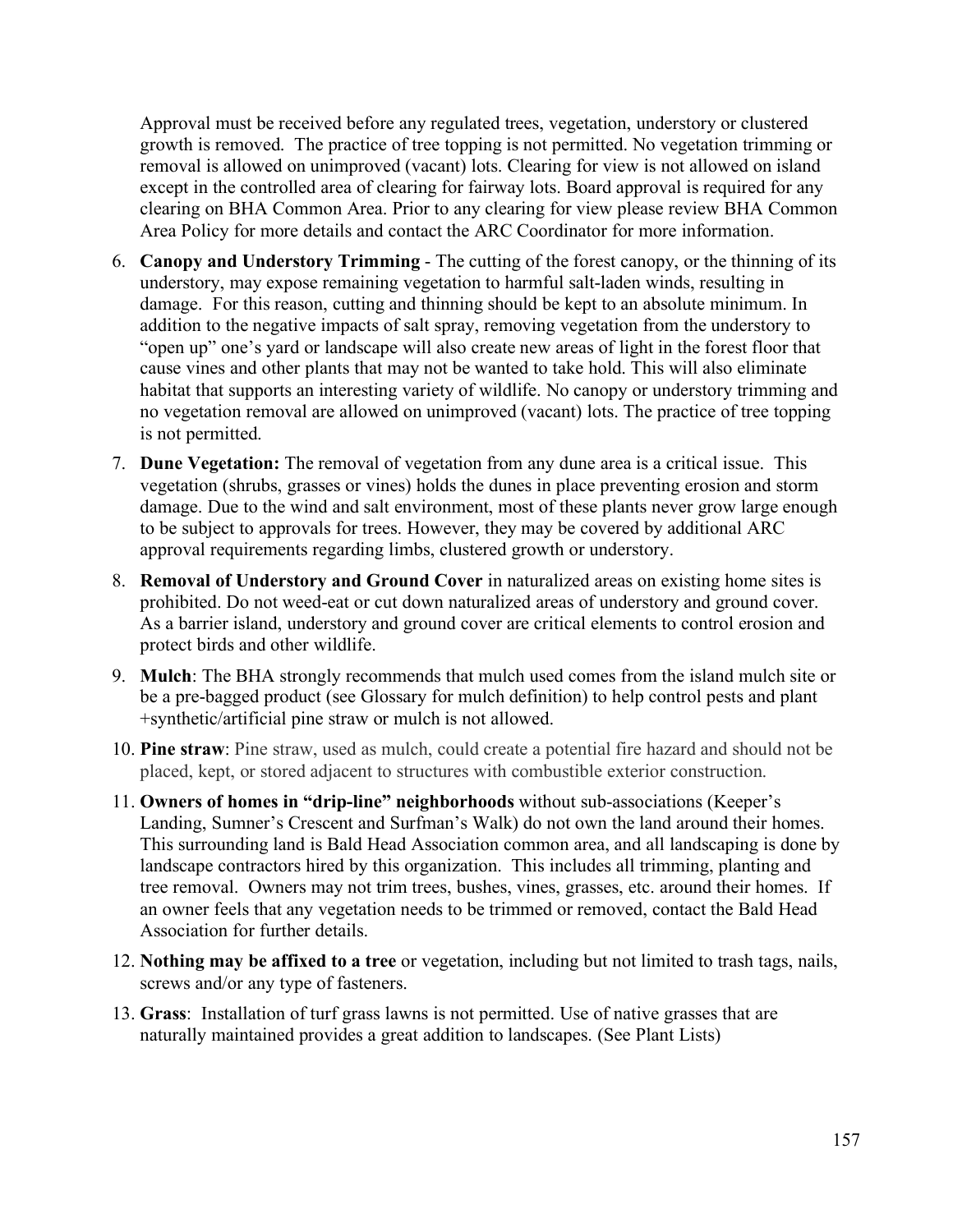- 14. **Water**: Water requirements for plants should be planned for during the first year while the plants become established.
- 15. **Herbicides**: The use of herbicides is inconsistent with living in harmony with nature. Herbicides can damage the root zones of desirable trees and shrubs. The need for and use of herbicides may best be determined by landscape professionals.
- 16. **Avoid using bush-hogs** when removing vegetation since it is very easy to scrape and damage desirable trees and shrubs with heavy equipment and to increase undesirable compaction and root system damage.

## Tree and Vegetation Removal/Mitigation

#### **REQUIREMENTS**

1. **For New Construction:** All existing trees 3 inches or greater in diameter, at 48 inches as measured along the trunk from the base of the tree at ground level, shall be entered on a tree survey and submitted to the ARC with proposed site plans. This survey shall depict the exact location, size and drip line or canopy line of the trees and identify clearly the trees that will be removed and the trees that will remain, along with a description of steps that will be taken to protect them. Additionally, for dune lot tree surveys, vegetation, (which exists as two

square feet or more of clustered growth at ground level regardless of branching habits or branch diameter) shall also be noted on the survey and if any of this type of vegetation is to be removed, it should be clearly identified.

- 2. **For existing homes:** ARC review and approval is required for the removal of trees 3 inches in diameter measured 48 inches along the trunk from ground level; tree limbs of 3 inches or more in diameter; clustered growth vegetation two square feet or more at ground level regardless of branching habits or diameter. Within the understory, ARC approval is required to remove vegetation 1 inch or greater in diameter measured 48 inches along the trunk from ground level.
- 3. **For unimproved lots:** NO CLEARING, TRIMMING or REMOVAL OF VEGETATION is allowed on unimproved (vacant) lots, except as detailed in **Clearing, Trimming and Maintaining** requirements (page 148).
- 4. A minimum of 60% of the lot should remain undisturbed depending on the approved site plan. This percentage minimum is a general rule that may vary in application. The required percentage of undisturbed area may be greater for larger lots (greater than 10,500 sq. ft.) and less for smaller lots typical in Cape Fear Station. Safety concerns may require the removal of trees in undisturbed areas.
- 5. The ARC may require a mitigation rate of up to 100% for each inch of diameter of trees or vegetation to be removed.
- 6. All specimen trees shown on the tree survey outside of the building envelope shall be carefully protected from construction activities in any manner deemed appropriate by the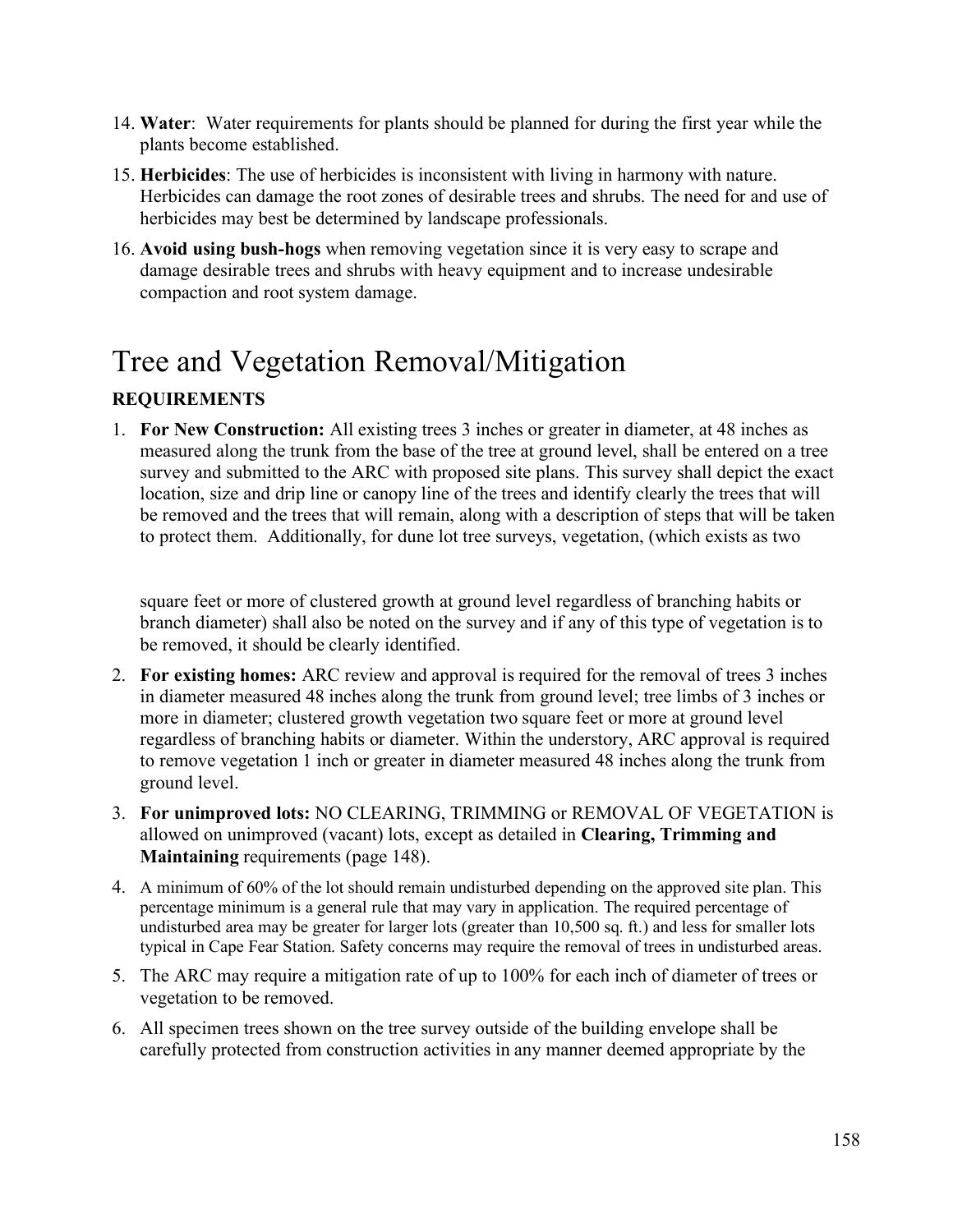ARC, including protective fencing. This fencing shall remain in place throughout the construction process (see Construction/Site Guidelines).

### Unauthorized Removal of Trees and Vegetation

The unauthorized removal of trees or clustered growth on any property is considered a serious event and violation. Both Village Ordinance and Association Design Guidelines restrict removal of trees and clustered growth. In some cases, you are required to get only ARC approval and in others you need both ARC and Village approval. Regarding the removal of trees, tree limbs, vegetation and clustered growth, in some instances the Association Design Guidelines requirements are stricter than the Village Ordinance. Failure to get ARC approval prior to removal may result in fines and mitigation.

Village Ordinance provides that removal of any tree or trees 3 inches or greater in diameter at 48 inches above grade requires permission and/or a landscape permit from the Village Building Inspector, even if the tree is determined to be dead or diseased. Per Village Ordinance, removal of branches of 5 inches or more in diameter also requires Village approval. ARC approval is required for the removal of trees 3 inches in diameter and understory vegetation 1 inch or greater in diameter measured 48 inches along the trunk from ground level, tree limbs of 3 inches or more in diameter and clustered growth vegetation two square feet or more at ground level regardless of branching habits or diameter.

Please see Appendix H, at the back of this document, for the Village Ordinance on tree cutting and removal.

The ARC supports the process in the Village Ordinance but also requires its own approvals. Those removing trees or branches without first obtaining ARC approval and / or Village approval and landscaping permit will be required to obtain a Village landscaping permit, pay the required fine, and mitigate loss of such tree or trees. The Village Ordinance allows the Village to assess fines of \$500 per inch of diameter at 48 inches above grade of the cut tree. ARC fines may be imposed and in some cases they may be levied in addition to Village fines.

If mitigation is required, the property owner may be required to plant a tree(s) of like kind and of the same size as the cut tree(s) within 180 days of the fine, guaranteeing the tree to survive for one year after the planting date.

The Building Inspector must approve the location(s) of the planted tree(s). The ARC also has the discretion to require submittal of a landscaping plan to the ARC for approval.

In the case of "competing trees", the Building Inspector shall make a decision of which tree to remove. The removal of dead trees requires the same ARC and Village approvals as live trees, but does not require a Village contractor permit. If a decision by the Building Inspector is disputed, the property owner must provide sufficient evidence to show the tree is dead, represents a danger to individuals or property or that the tree is diseased and will not live.

Removal or altering vegetation of any size on Common Area requires permission of the Board of Directors or its designated committee. Violation of this requirement may result in penalties and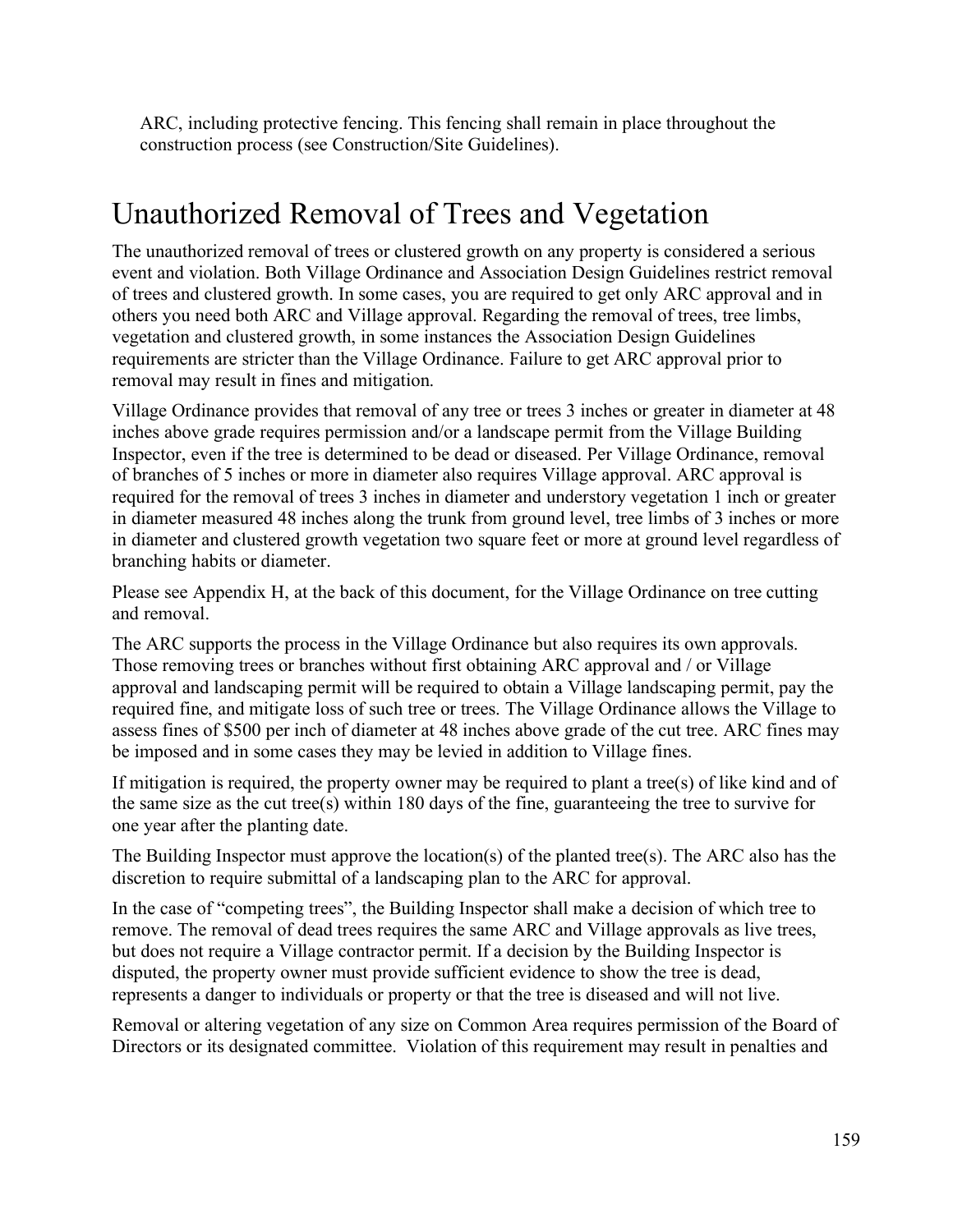fines being imposed for trespassing/vandalism of private property, as authorized by the Village Ordinances.

## Plant Lists

The lists are based upon plants that have been found to be native to Bald Head Island, native to North Carolina and examples of some of the exotic plants that have been planted on the island. There are suggestions for which plants typically do well in the various micro-island environments. The "please don't plant me" list also includes common exotic invasive plants.

In reviewing landscape plans, the ARC will consider plants not on these lists provided they are not considered invasive or aggressive.

#### **Special Note: Lots bordering the BHI Golf Course, Greenswards, and Surroundings -**

Certain plants should be avoided along golf course lots that border lagoons and adjoin the golf course including Torpedo Grass, Common Reed (Phragmites), Greenbriar (smilax), Poison Ivy, Virginia Creeper and Muscadine Grape. While most of these plants are native to BHI and are important to the ecology, all of these plants have a history of quickly encroaching onto the golf course environment and surroundings. Every effort should be made to eliminate these plants from adjoining golf course lots. Decorative grasses that are native to NC and the southeastern coast are encouraged because of their effectiveness in stabilizing sand from strong winds.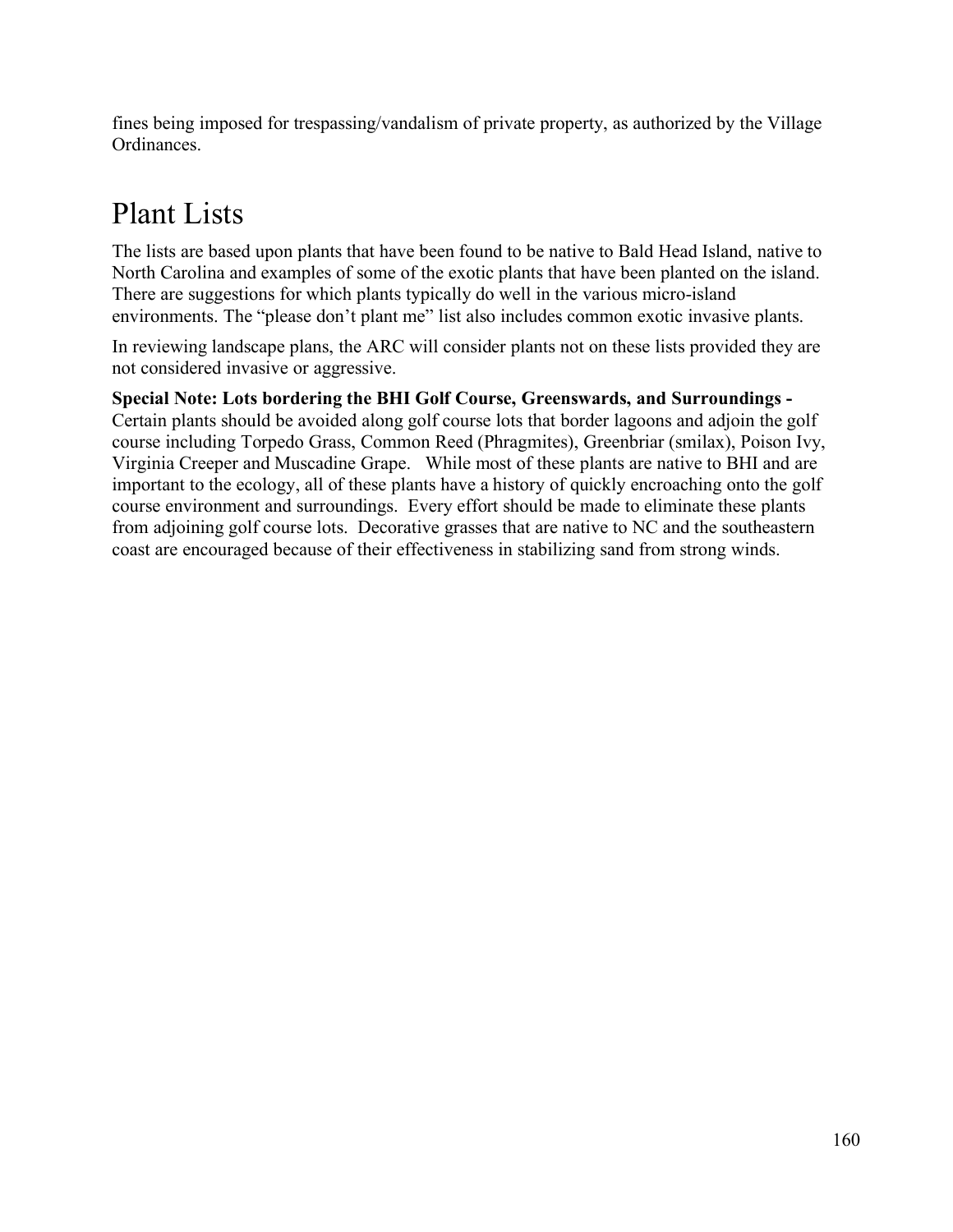| <b>Plant List</b><br><b>Revised</b><br>October<br>2019 | <b>COMMON NAME</b>                          | <b>BOTANICAL NAME</b>                                      | <b>MOST</b><br><b>READILY</b><br><b>AVAILABLE</b> | <b>DUNE</b>  | <b>EDGES</b> of<br>DUNE,<br><b>MARITIM</b><br><b>E FOREST</b><br>& MARSH | Maritime<br>Forest |
|--------------------------------------------------------|---------------------------------------------|------------------------------------------------------------|---------------------------------------------------|--------------|--------------------------------------------------------------------------|--------------------|
|                                                        | <b>NATIVE TO BALD</b><br><b>HEAD ISLAND</b> |                                                            |                                                   |              |                                                                          |                    |
| <b>TREES</b>                                           | American Holly **                           | Ilex opaca & its<br>cultivars                              | <b>XXX</b>                                        |              |                                                                          | $\mathbf X$        |
|                                                        | Carolina Laurel Cherry                      | Prunus caroliniana                                         | <b>XXX</b>                                        |              |                                                                          | $\mathbf X$        |
|                                                        | Coastal Hornbeam /<br>Ironwood              | Carpinus caroliniana<br>var.caroliniana                    | <b>XXX</b>                                        |              |                                                                          | $\mathbf X$        |
|                                                        | Coastal Red Cedar /<br>Red Cedar **         | Juniperus virginiana<br>var. silicicola &its<br>cultivars  | <b>XXX</b>                                        | $\mathbf X$  | $\mathbf X$                                                              | $\mathbf X$        |
|                                                        | Dogwood /<br>Flowering Dogwood              | Cornus florida                                             | <b>XXX</b>                                        |              |                                                                          | $\mathbf X$        |
|                                                        | Eastern Red Cedar                           | Juniperus virginiana<br>var. virginiana & its<br>cultivars | <b>XXX</b>                                        | X            |                                                                          | $\mathbf X$        |
|                                                        | Devilwood / Wild Olive                      | Cartrema americana /<br>Osmanthus americanus               | <b>XXX</b>                                        |              | $\mathbf X$                                                              | $\mathbf X$        |
|                                                        | Hercules'-club/<br>Toothache Tree           | Zanthoxylum clava-<br>herculis                             |                                                   | $\mathbf{X}$ | $\mathbf X$                                                              |                    |
|                                                        | Laurel Oak **                               | Quercus hemisphaerica /<br>laurifolia                      | <b>XXX</b>                                        |              |                                                                          | $\mathbf X$        |
|                                                        | Live Oak **                                 | Quercus virginiana                                         | <b>XXX</b>                                        |              | $\mathbf X$                                                              | $\mathbf X$        |
|                                                        | Loblolly Pine                               | Pinus taeda                                                | <b>XXX</b>                                        |              |                                                                          | $\mathbf X$        |
|                                                        | Pignut Hickory                              | Carya glabra                                               | <b>XXX</b>                                        | $\mathbf X$  | $\mathbf X$                                                              | $\mathbf X$        |
|                                                        | Red Bay                                     | Persea borbonia                                            |                                                   |              |                                                                          | $\mathbf X$        |
|                                                        | Red Mulberry                                | Morus rubra                                                |                                                   |              |                                                                          | $\mathbf X$        |
|                                                        | Sabal Palm /Cabbage<br>Palmetto (*) (**)    | Sabal palmetto                                             | <b>XXX</b>                                        | $\mathbf X$  | $\mathbf X$                                                              | $\mathbf X$        |
|                                                        | Sand Live Oak                               | Quercus geminata                                           | <b>XXX</b>                                        | $\mathbf X$  | $\mathbf X$                                                              |                    |
|                                                        | Wax-myrtle (tree-form)                      | Morella cerifera /<br>Myrica cerifera                      | <b>XXX</b>                                        | $\mathbf X$  | $\mathbf X$                                                              |                    |
|                                                        | Yaupon Holly **                             | Ilex vomitoria & its<br>cultivars                          | <b>XXX</b>                                        | $\mathbf X$  | $\mathbf X$                                                              | $\mathbf X$        |
| <b>SHRUBS</b>                                          | American Beautyberry                        | Callicarpa americana                                       | <b>XXX</b>                                        |              | $\mathbf X$                                                              | $\mathbf X$        |
|                                                        | Devilwood / Wild Olive                      | Cartrema americana /<br>Osmanthus americanus               | <b>XXX</b>                                        |              | $\mathbf X$                                                              | $\mathbf X$        |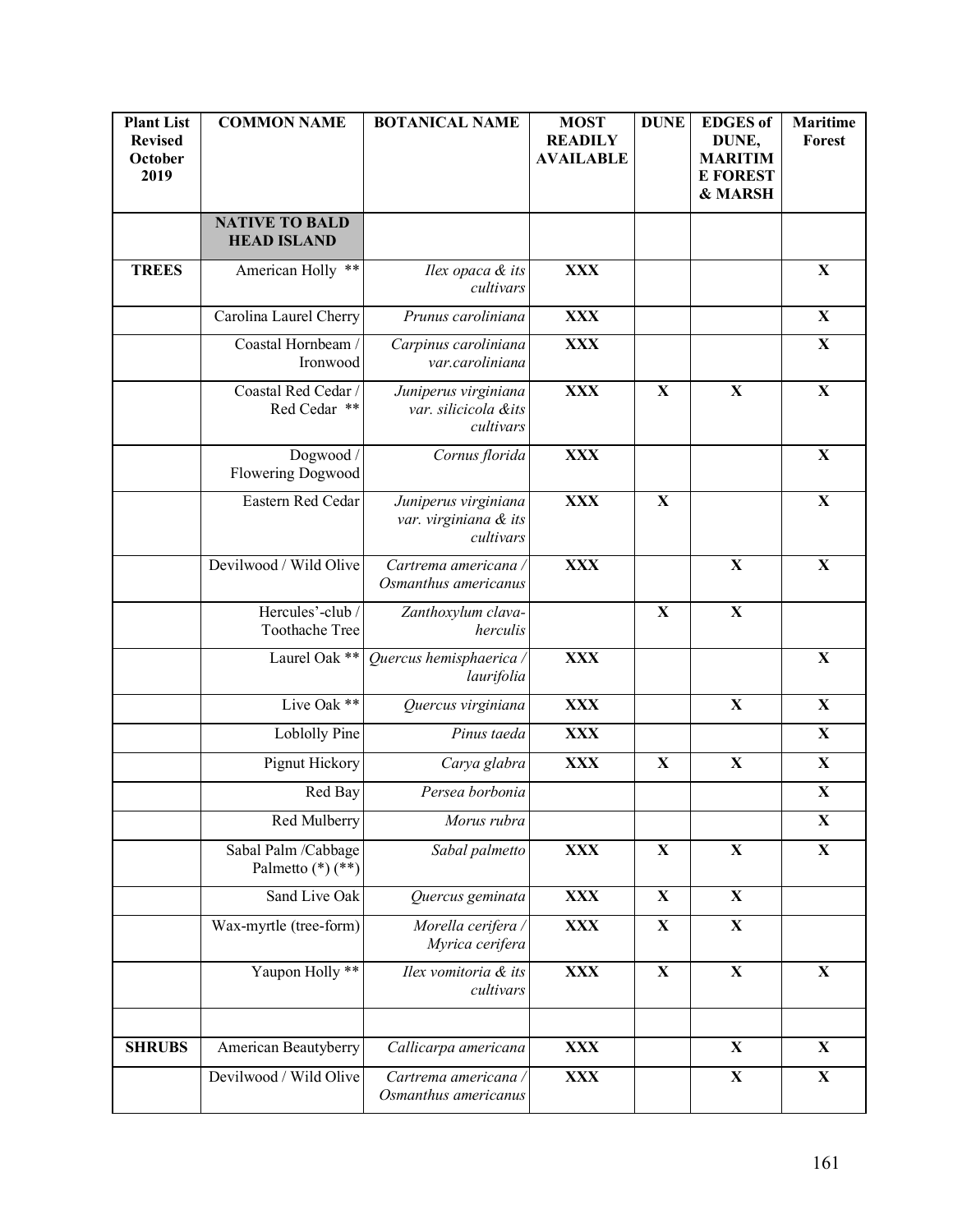| <b>Plant List</b><br><b>Revised</b><br>October<br>2019 | <b>COMMON NAME</b>                        | <b>BOTANICAL NAME</b>                                       | <b>MOST</b><br><b>READILY</b><br><b>AVAILABLE</b> | <b>DUNE</b> | <b>EDGES</b> of<br>DUNE,<br><b>MARITIM</b><br><b>E FOREST</b><br>& MARSH | <b>Maritime</b><br>Forest |
|--------------------------------------------------------|-------------------------------------------|-------------------------------------------------------------|---------------------------------------------------|-------------|--------------------------------------------------------------------------|---------------------------|
|                                                        | Dune Marsh-elder                          | Iva imbricata                                               |                                                   | X           |                                                                          |                           |
|                                                        | Dune Prickly-pear<br>cactus               | Opuntia drummondii                                          |                                                   | $\mathbf X$ | $\mathbf X$                                                              |                           |
|                                                        | Dwarf Palmetto                            | Sabal minor                                                 | <b>XXX</b>                                        |             | $\mathbf X$                                                              | $\mathbf X$               |
|                                                        | Farkleberry /<br>Sparkleberry             | Vaccinium arboreum                                          | <b>XXX</b>                                        |             | $\mathbf X$                                                              |                           |
|                                                        | Maritime Marsh-elder                      | Iva frutescens var.<br>frutescens                           |                                                   |             | $\mathbf X$                                                              |                           |
|                                                        | Mound-lily Yucca*                         | Yucca gloriosa                                              |                                                   | $\mathbf X$ | $\mathbf X$                                                              |                           |
|                                                        | Prickly-pear cactus                       | Opuntia mesacantha<br>spp. mesacantha                       | <b>XXX</b>                                        | $\mathbf X$ | $\mathbf X$                                                              |                           |
|                                                        | Silverling Mullet Bush                    | Baccharis halimifolia                                       | <b>XXX</b>                                        |             | $\mathbf{X}$                                                             |                           |
|                                                        | Spanish Dagger Yucca                      | Yucca aloifolia                                             |                                                   | $\mathbf X$ | $\mathbf X$                                                              |                           |
|                                                        |                                           | Dwarf Yaupon   Ilex vomitoria 'Schillings<br>Dwarf & 'Nana' | <b>XXX</b>                                        | $\mathbf X$ | $\mathbf X$                                                              | $\mathbf X$               |
|                                                        | Wax-myrtle                                | Morella cerifera /<br>Myrica cerifera                       | <b>XXX</b>                                        | $\mathbf X$ | $\mathbf X$                                                              |                           |
|                                                        | Weeping Yaupon                            | Ilex vomitoria 'Pendula'                                    | <b>XXX</b>                                        | $\mathbf X$ | $\mathbf X$                                                              | $\mathbf X$               |
| <b>ANNUALS</b>                                         | PERENNIALS AND<br><b>FERNS</b>            |                                                             |                                                   |             |                                                                          |                           |
|                                                        | American Germander                        | Teucrium canadense                                          |                                                   | $\mathbf X$ | X                                                                        | $\mathbf X$               |
|                                                        | Annual Sand Bean                          | Strophostyles helvola                                       |                                                   | X           | $\mathbf X$                                                              |                           |
|                                                        | Annual Sea-pink /<br>Marsh Pink           | Sabatia stellaris                                           |                                                   |             | $\mathbf X$                                                              |                           |
|                                                        | Carolina Blue Curls <sup>*</sup>          | Trichostema sp. 1                                           |                                                   | $\mathbf X$ | $\mathbf X$                                                              |                           |
|                                                        | Carolina Sea-lavender                     | Limonium carolinianum                                       |                                                   |             | $\mathbf X$                                                              |                           |
|                                                        | Dune Camphorweed                          | Heterotheca subaxillaris                                    |                                                   | $\mathbf X$ | $\mathbf X$                                                              |                           |
|                                                        | Eastern Horse-mint/<br>Spotted Horse-mint | Monarda punctate var.<br>punctata                           | <b>XXX</b>                                        |             | $\mathbf X$                                                              |                           |
|                                                        | Dune Marsh Elder                          | Iva imbricata                                               |                                                   | $\mathbf X$ |                                                                          |                           |
|                                                        | Ebony Spleenwort Fern                     | Asplenium platyneuron                                       | <b>XXX</b>                                        |             |                                                                          | $\mathbf X$               |
|                                                        | Frogfruit                                 | Phyla nodiflora var.                                        | <b>XXX</b>                                        |             | $\mathbf X$                                                              |                           |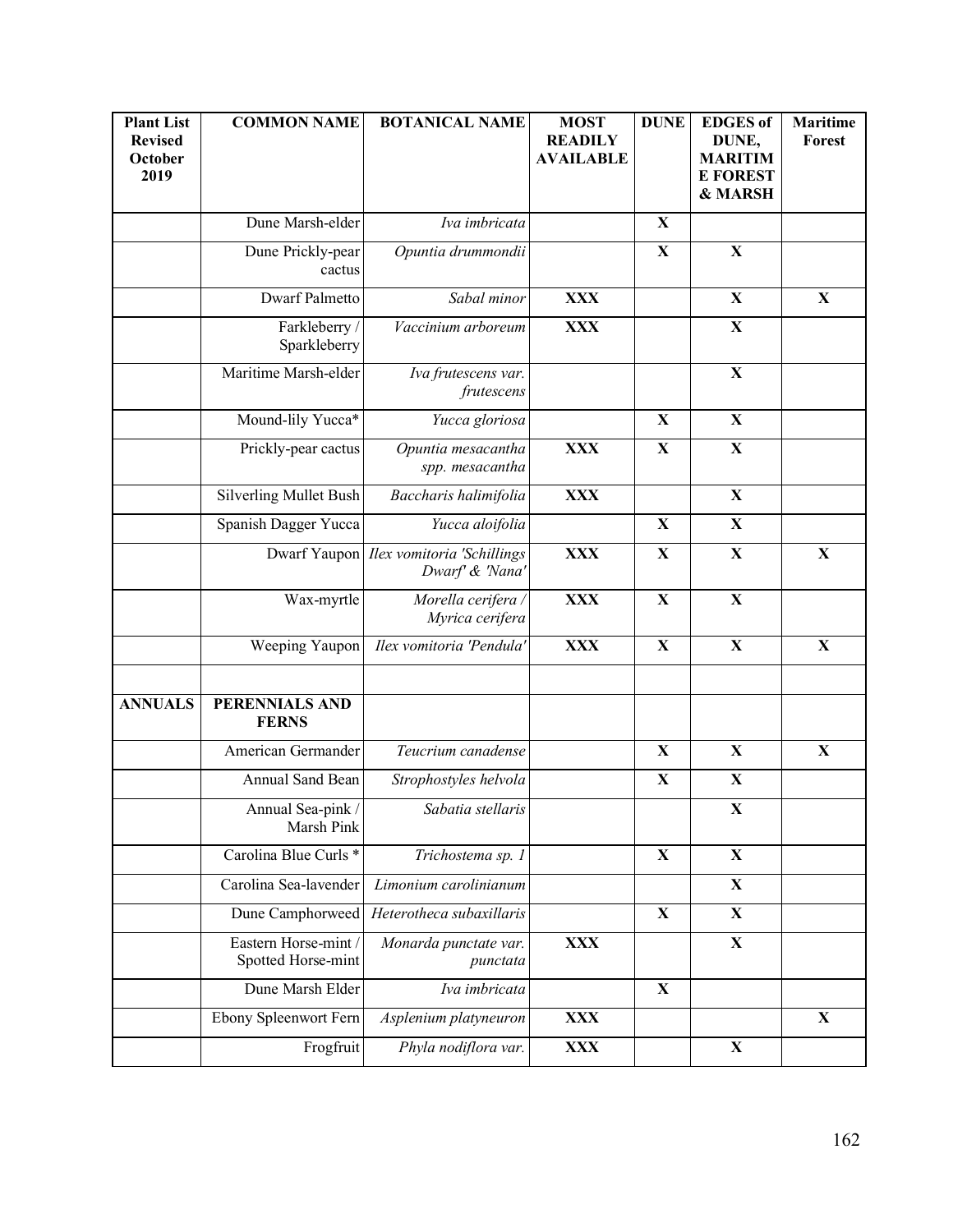|                                                        |                                                  | nodiflora                                           |                                                   |             |                                                                          |                           |
|--------------------------------------------------------|--------------------------------------------------|-----------------------------------------------------|---------------------------------------------------|-------------|--------------------------------------------------------------------------|---------------------------|
| <b>Plant List</b><br><b>Revised</b><br>October<br>2019 | <b>COMMON NAME</b>                               | <b>BOTANICAL NAME</b>                               | <b>MOST</b><br><b>READILY</b><br><b>AVAILABLE</b> | <b>DUNE</b> | <b>EDGES</b> of<br>DUNE,<br><b>MARITIM</b><br><b>E FOREST</b><br>& MARSH | <b>Maritime</b><br>Forest |
|                                                        | Glasswort / Samphire                             | Salicornia virginica                                |                                                   |             | X                                                                        |                           |
|                                                        | Indian Blanket/<br>Beach Blanket-flower          | Gaillardia pulchella var.<br>drummondii             |                                                   | X           | $\mathbf X$                                                              |                           |
|                                                        | Maritime Marsh-elder                             | Iva frutescens                                      |                                                   |             | $\mathbf X$                                                              |                           |
|                                                        | Northern Seaside<br>Spurge /<br>Northern Sandmat | Euphorbia polygonifolia                             |                                                   | X           |                                                                          |                           |
|                                                        | Partridge-berry                                  | Mitchella repens                                    | <b>XXX</b>                                        |             |                                                                          | X                         |
|                                                        | Salt-marsh Aster                                 | Symphyotrichum<br>tenuifolium                       |                                                   |             | $\mathbf X$                                                              |                           |
|                                                        | Seabeach Amaranth <sup>*</sup>                   | Amaranthus pumilus                                  |                                                   | $\mathbf X$ |                                                                          |                           |
|                                                        | Seaside Goldenrod                                | Solidago mexicana                                   | <b>XXX</b>                                        | $\mathbf X$ | $\mathbf X$                                                              |                           |
|                                                        | Seaside Oxeye                                    | Borrichia frutescens                                |                                                   |             | $\mathbf X$                                                              |                           |
|                                                        | Silverleaf Croton                                | Croton punctatus                                    |                                                   | $\mathbf X$ | $\mathbf X$                                                              |                           |
|                                                        | Southern Seaside<br>Spurge/Dixie Sandmat *       | Euphorbia bombensis                                 |                                                   | $\mathbf X$ | $\mathbf X$                                                              |                           |
|                                                        | St. Andrew's Cross                               | Hypericum hypericoides                              |                                                   |             | $\mathbf X$                                                              |                           |
| <b>GRASSES</b>                                         | Seabeach Grass /<br><b>Bitter Panicum</b>        | Panicum amarum & its<br>cultivars                   | <b>XXX</b>                                        | $\mathbf X$ | $\mathbf X$                                                              |                           |
|                                                        | <b>Black Needle Rush</b>                         | Juncus roemerianus                                  |                                                   |             | $\mathbf X$                                                              |                           |
|                                                        | <b>Broadleaf Whitetop Sedge</b>                  | Rhynchospora latifolia                              |                                                   |             | $\mathbf X$                                                              |                           |
|                                                        | Elliott's Lovegrass /<br><b>Field Lovegrass</b>  | Eragrostis elliottii                                | <b>XXX</b>                                        |             | $\mathbf X$                                                              |                           |
|                                                        | Maritime Bushy<br>Bluestem                       | Andropogon<br>tenuispatheus                         | <b>XXX</b>                                        | X           | $\mathbf X$                                                              |                           |
|                                                        | Narrowleaf Whitetop<br>Sedge / Starrush          | Rhynchospora colorata                               | <b>XXX</b>                                        |             | $\mathbf X$                                                              |                           |
|                                                        | Native Sedges                                    | Carex spp.                                          |                                                   |             | $\mathbf X$                                                              | X                         |
|                                                        | Purple Muhly Hairgrass                           | Muhlenbergia capillaris                             | <b>XXX</b>                                        | X           | $\mathbf X$                                                              |                           |
|                                                        | Saltmarsh Cordgrass<br>Smooth Cordgrass          | Sporobolus alterniflorus/<br>Spartina alterniflorus | <b>XXX</b>                                        |             | $\mathbf X$                                                              |                           |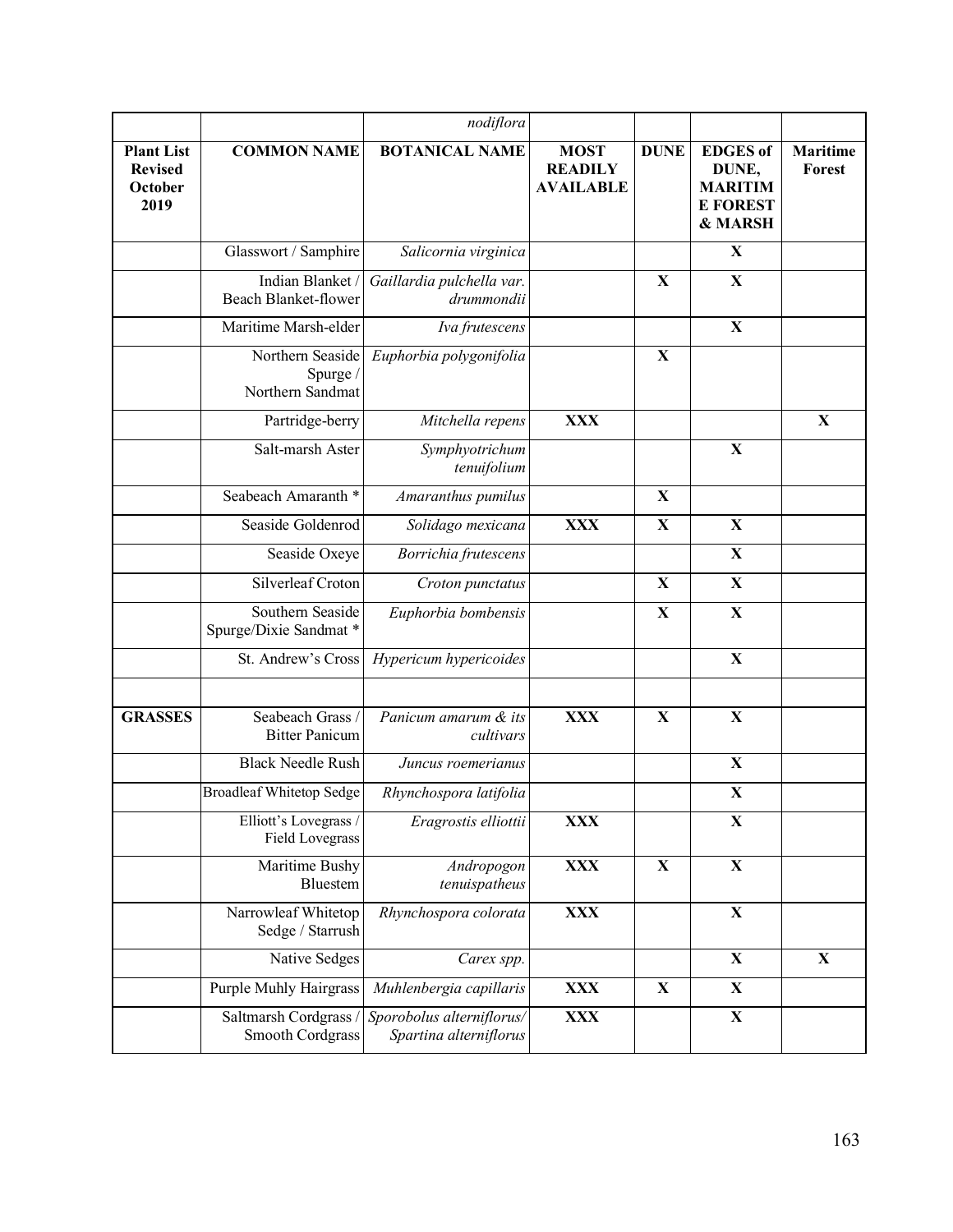|                                                        | Sea Oats **                                                      | Uniola paniculata                        | <b>XXX</b>                                        | $\mathbf X$ |                                                                          |                           |
|--------------------------------------------------------|------------------------------------------------------------------|------------------------------------------|---------------------------------------------------|-------------|--------------------------------------------------------------------------|---------------------------|
| <b>Plant List</b><br><b>Revised</b><br>October<br>2019 | <b>COMMON NAME</b>                                               | <b>BOTANICAL NAME</b>                    | <b>MOST</b><br><b>READILY</b><br><b>AVAILABLE</b> | <b>DUNE</b> | <b>EDGES</b> of<br>DUNE,<br><b>MARITIM</b><br><b>E FOREST</b><br>& MARSH | <b>Maritime</b><br>Forest |
|                                                        | Seaside Little Bluestem                                          | Schizachyrium littorale                  | <b>XXX</b>                                        | X           | $\mathbf X$                                                              |                           |
|                                                        | Small Saltmeadow<br>Cordgrass                                    | Sporobolus<br>pumilus/Spartina patens    |                                                   |             | $\mathbf X$                                                              |                           |
|                                                        | Dune Hair Grass /<br><b>Sweet Grass</b>                          | Muhlenbergia sericea                     | <b>XXX</b>                                        | $\mathbf X$ | $\mathbf X$                                                              |                           |
|                                                        | Woods-grass /<br>Basket-grass*                                   | Oplismenus setarius                      |                                                   |             |                                                                          | X                         |
| <b>VINES</b>                                           | Beach Morning-glory*                                             | Ipomoea imperati                         |                                                   | X           |                                                                          |                           |
|                                                        | Carolina Jessamine                                               | Gelsemium sempervirens                   | <b>XXX</b>                                        |             | $\mathbf X$                                                              | $\mathbf X$               |
|                                                        | Carolina Supplejack                                              | Berchemia scandens                       |                                                   |             |                                                                          | $\mathbf X$               |
|                                                        | Coastal Morning-glory /<br>Tie Vine                              | Ipomoea cordatotriloba                   | <b>XXX</b>                                        | $\mathbf X$ | $\mathbf X$                                                              |                           |
|                                                        | Coral Honeysuckle                                                | Lonicera sempervirens<br>& its cultivars | <b>XXX</b>                                        | $\mathbf X$ | $\mathbf X$                                                              | $\mathbf X$               |
|                                                        | Peppervine                                                       | Nekemias arborea /<br>Ampelopsis arborea |                                                   |             | $\mathbf X$                                                              | $\mathbf X$               |
|                                                        | Salt Marsh Morning-glory                                         | Ipomoea sagittata                        |                                                   |             | $\mathbf X$                                                              | $\mathbf X$               |
|                                                        | Swallow-wort / Sand-vine                                         | Seutera angustifolia                     |                                                   |             | $\mathbf X$                                                              |                           |
|                                                        | <b>Yellow Passionflower</b>                                      | Passiflora lutea                         | <b>XXX</b>                                        |             | $\mathbf X$                                                              | $\mathbf X$               |
|                                                        | <b>NATIVE TO NORTH</b><br><b>CAROLINA</b><br>(Not native to BHI) |                                          |                                                   |             |                                                                          |                           |
| <b>TREES</b>                                           | <b>Black Cherry</b>                                              | Prunus serotina                          |                                                   |             |                                                                          | $\mathbf X$               |
|                                                        | Chickasaw Plum                                                   | Prunus angustifolia                      |                                                   |             |                                                                          | $\mathbf X$               |
|                                                        | Eastern Redbud                                                   | Cercis canadensis & its<br>cultivars     |                                                   |             |                                                                          | $\mathbf X$               |
|                                                        | Fringe-tree                                                      | Chionanthus virginicus                   |                                                   |             |                                                                          | $\mathbf X$               |
|                                                        | Persimmon                                                        | Diospyros virginiana                     |                                                   |             |                                                                          | $\mathbf X$               |
|                                                        | Red Maple                                                        | Acer rubrum                              | <b>XXX</b>                                        |             |                                                                          | $\mathbf X$               |
|                                                        | Southern Magnolia                                                | Magnolia grandiflora &                   |                                                   |             |                                                                          | $\mathbf X$               |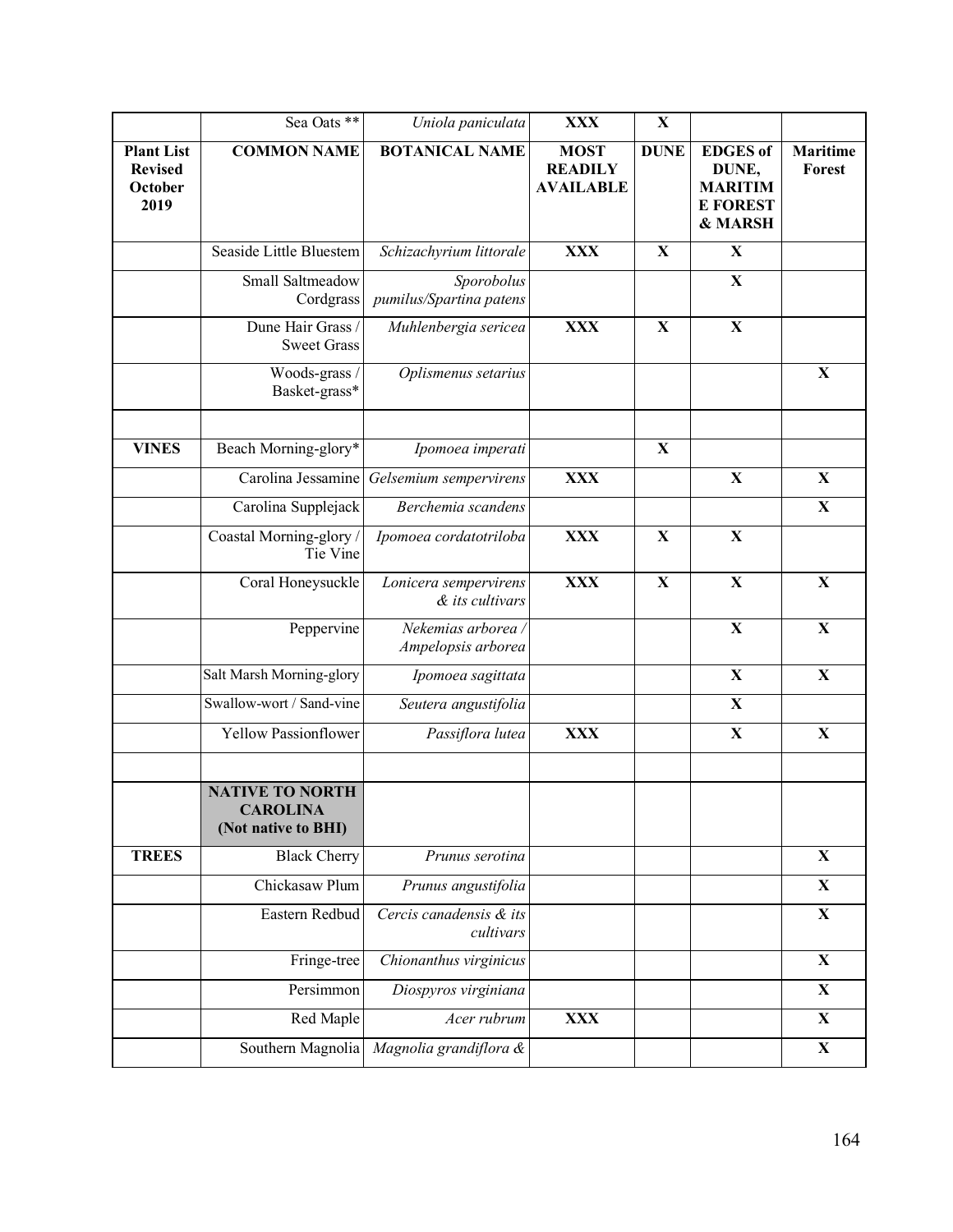|                                                        |                                               | its cultivars                                              |                                                   |             |                                                                          |                           |
|--------------------------------------------------------|-----------------------------------------------|------------------------------------------------------------|---------------------------------------------------|-------------|--------------------------------------------------------------------------|---------------------------|
| <b>Plant List</b><br><b>Revised</b><br>October<br>2019 | <b>COMMON NAME</b>                            | <b>BOTANICAL NAME</b>                                      | <b>MOST</b><br><b>READILY</b><br><b>AVAILABLE</b> | <b>DUNE</b> | <b>EDGES</b> of<br>DUNE,<br><b>MARITIM</b><br><b>E FOREST</b><br>& MARSH | <b>Maritime</b><br>Forest |
|                                                        | Sweetbay Magnolia                             | Magnolia virginiana &<br>its cultivars                     |                                                   |             |                                                                          | X                         |
|                                                        | Water Oak                                     | Quercus nigra                                              |                                                   |             |                                                                          | X                         |
|                                                        |                                               |                                                            |                                                   |             |                                                                          |                           |
| <b>SHRUBS</b>                                          | Coastal Sweet-<br>Pepperbush /<br>Summersweet | Clethra alnifolia                                          |                                                   |             | $\mathbf X$                                                              | $\mathbf X$               |
|                                                        | Curlyleaf Yucca /<br>Adam's Needle            | Yucca filamentosa                                          |                                                   | $\mathbf X$ | $\mathbf X$                                                              | $\mathbf X$               |
|                                                        | Possumhaw                                     | Viburnum nudum                                             |                                                   |             |                                                                          | $\mathbf X$               |
|                                                        | Southern Blackhaw                             | Viburnum rufidulum                                         |                                                   |             |                                                                          | $\mathbf X$               |
|                                                        | Sweet-shrub /<br>Carolina Allspice            | Calycanthus floridus                                       |                                                   |             |                                                                          | $\mathbf X$               |
|                                                        | Virginia Sweetspire                           | Itea virginica                                             |                                                   |             |                                                                          | $\mathbf X$               |
|                                                        | Winged Sumac                                  | Rhus copallina                                             |                                                   |             | $\mathbf X$                                                              | $\mathbf X$               |
|                                                        |                                               |                                                            |                                                   |             |                                                                          |                           |
| <b>ANNUALS</b>                                         | PERENNIALS AND<br><b>FERNS</b>                |                                                            |                                                   |             |                                                                          |                           |
|                                                        | Coral Bean /<br>Cardinal-spear                | Erythrina herbacea                                         |                                                   |             | $\mathbf X$                                                              | $\mathbf X$               |
|                                                        | Coreopsis                                     | Coreopsis lanceolata                                       |                                                   | $\mathbf X$ | $\mathbf X$                                                              |                           |
|                                                        |                                               | Seashore-mallow Kosteletzkya pentacarpos                   |                                                   |             | $\mathbf X$                                                              |                           |
|                                                        | Butterfly weed                                | Asclepias tuberosa                                         |                                                   |             | $\mathbf X$                                                              | $\mathbf X$               |
|                                                        | Black-eyed Susan                              | Rudbeckia hirta                                            |                                                   |             | $\mathbf X$                                                              | $\mathbf X$               |
|                                                        |                                               |                                                            |                                                   |             |                                                                          |                           |
| <b>GRASSES</b>                                         | American Beach Grass<br>**                    | Ammophila breviligulata                                    |                                                   | X           |                                                                          |                           |
|                                                        | <b>Bottlebrush Grass</b>                      | Elymus hystrix                                             |                                                   |             | $\mathbf X$                                                              | $\mathbf X$               |
|                                                        | Broomsedge                                    | Andropogon virginicus                                      | <b>XXX</b>                                        | $\mathbf X$ | $\mathbf X$                                                              |                           |
|                                                        | Eastern Wild-rye                              | Elymus virginicus                                          |                                                   |             | $\mathbf X$                                                              | $\mathbf X$               |
|                                                        |                                               | Little Bluestem Schizachyrium scoparium<br>& its cultivars |                                                   | $\mathbf X$ | $\mathbf X$                                                              |                           |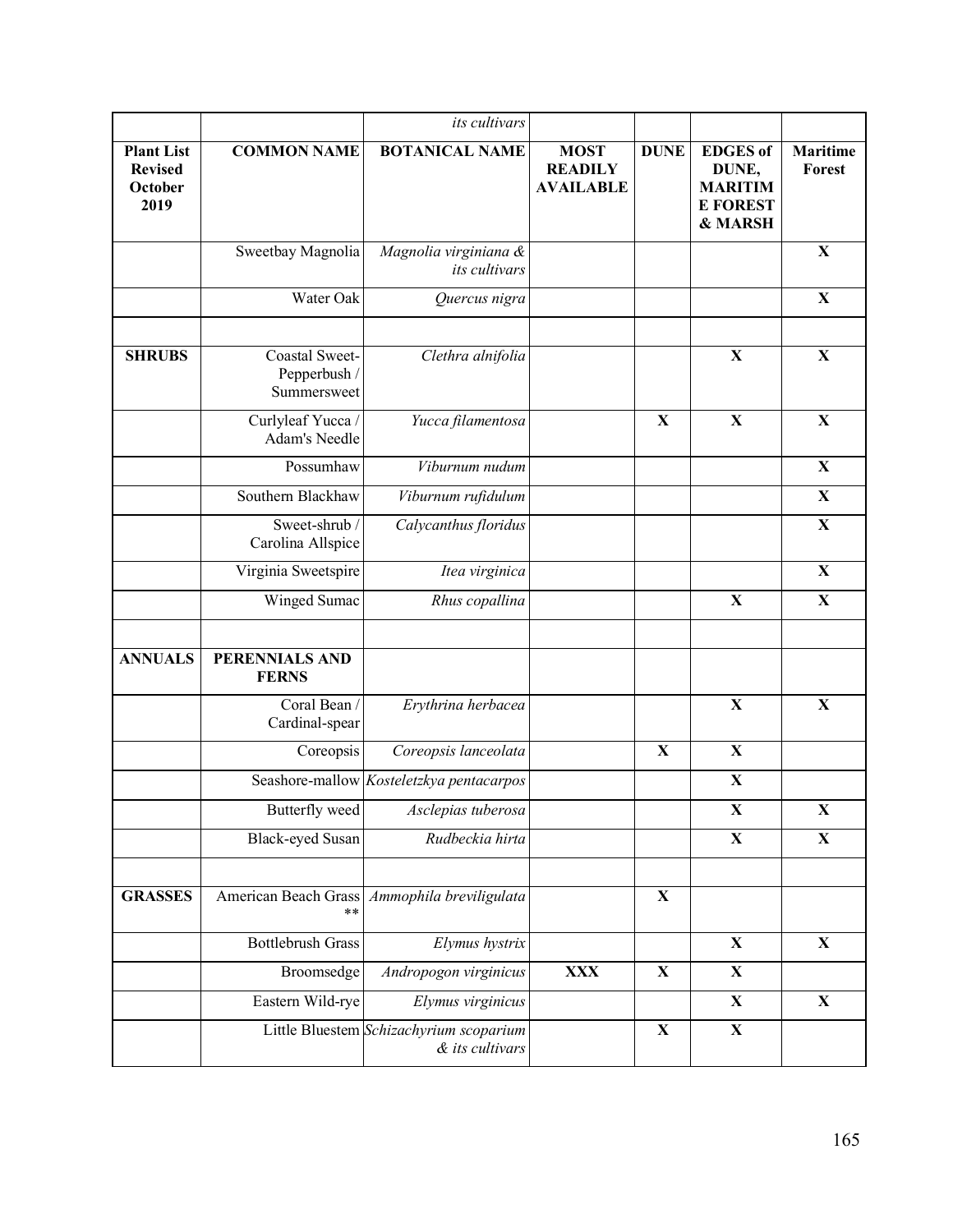|                                                        | Purple Lovegrass                                                        | Eragrostis spectabilis                                 | <b>XXX</b>                                        | $\mathbf X$ | $\mathbf X$                                                              |                           |
|--------------------------------------------------------|-------------------------------------------------------------------------|--------------------------------------------------------|---------------------------------------------------|-------------|--------------------------------------------------------------------------|---------------------------|
| <b>Plant List</b><br><b>Revised</b><br>October<br>2019 | <b>COMMON NAME</b>                                                      | <b>BOTANICAL NAME</b>                                  | <b>MOST</b><br><b>READILY</b><br><b>AVAILABLE</b> | <b>DUNE</b> | <b>EDGES</b> of<br>DUNE,<br><b>MARITIM</b><br><b>E FOREST</b><br>& MARSH | <b>Maritime</b><br>Forest |
|                                                        | <b>EXOTIC Plants</b><br>(Not native to BHI or<br><b>North Carolina)</b> |                                                        |                                                   |             |                                                                          |                           |
|                                                        | Soft Rush                                                               | Juncus effusus                                         |                                                   |             | $\mathbf X$                                                              |                           |
|                                                        | Switchgrass                                                             | Panicum virgatum & its<br>cultivars                    | <b>XXX</b>                                        | X           | $\mathbf X$                                                              |                           |
| <b>VINES</b>                                           | Cross-vine                                                              | Bignonia capreolata&<br>its cultivars                  | <b>XXX</b>                                        |             | $\mathbf X$                                                              | $\mathbf X$               |
|                                                        | Purple Passionflower                                                    | Passiflora incarnata                                   | <b>XXX</b>                                        |             | $\mathbf X$                                                              | $\mathbf X$               |
|                                                        | * Recognized as NC<br><b>Rare Species</b>                               |                                                        |                                                   |             |                                                                          |                           |
|                                                        | ** Plants of "special<br>concerns" per<br><b>Village of BHI</b>         |                                                        |                                                   |             |                                                                          |                           |
|                                                        | <b>SHRUBS</b>                                                           |                                                        |                                                   |             |                                                                          |                           |
| <b>CHINA</b>                                           |                                                                         | Chinese Juniper Juniperus chinensis & its<br>cultivars |                                                   | X           | $\mathbf X$                                                              |                           |
| <b>ASIA</b>                                            | Indian Hawthorn                                                         | Rhaphiolepis spp. & its<br>cultivars                   |                                                   | $\mathbf X$ | $\mathbf X$                                                              |                           |
| <b>ASIA</b>                                            | Loquat                                                                  | Eriobotrya japonica                                    |                                                   | $\mathbf X$ |                                                                          |                           |
| ASIA &<br><b>MEDITER</b><br><b>RANEAN</b>              | Oleander                                                                | Nerium oleander                                        |                                                   | $\mathbf X$ | $\mathbf X$                                                              |                           |
| <b>ASIA</b>                                            | Pittosporum                                                             | Pittosporum tobira & its<br>cultivars                  |                                                   | $\mathbf X$ | $\mathbf X$                                                              | $\mathbf X$               |
| <b>MEDITER</b><br><b>RANEAN</b>                        | Rosemary                                                                | Rosmarinus officinalis                                 |                                                   | $\mathbf X$ |                                                                          |                           |
| <b>JAPAN</b>                                           | Sago Palm                                                               | Cycas revoluta                                         |                                                   |             | $\mathbf X$                                                              | $\mathbf X$               |
|                                                        | <b>GRASSES,</b><br><b>ANNUALS,</b><br><b>PERENNIALS</b><br>and FERNS    |                                                        |                                                   | $\mathbf X$ | $\mathbf X$                                                              |                           |
| VA, MD,<br>WV                                          | Blue Wild Indigo                                                        | Baptisia australis                                     |                                                   |             |                                                                          |                           |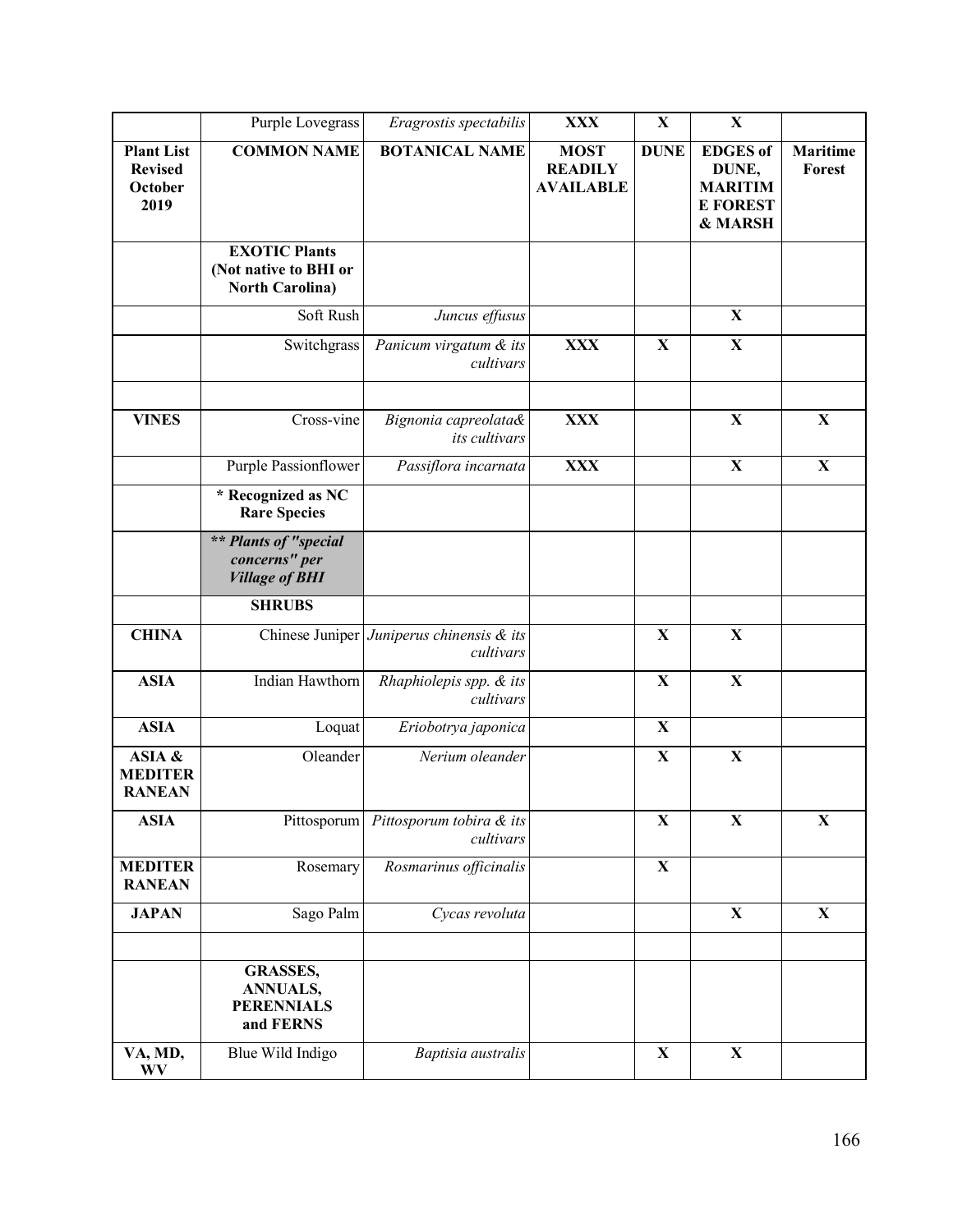| <b>Plant List</b><br><b>Revised</b><br>October<br>2019 | <b>COMMON NAME</b>                                                                                     | <b>BOTANICAL NAME</b>               | <b>MOST</b><br><b>READILY</b><br><b>AVAILABLE</b> | <b>DUNE</b> | <b>EDGES</b> of<br>DUNE,<br><b>MARITIM</b><br><b>E FOREST</b><br>& MARSH | <b>Maritime</b><br>Forest |
|--------------------------------------------------------|--------------------------------------------------------------------------------------------------------|-------------------------------------|---------------------------------------------------|-------------|--------------------------------------------------------------------------|---------------------------|
| <b>FLORIDA</b>                                         | Florida Gamagrass /<br>Dwarf Fakahatchee ***                                                           | Tripsacum floridanum                |                                                   | X           | $\mathbf X$                                                              | $\mathbf X$               |
| LA, OK, TX                                             | Gaura                                                                                                  | Gaura lindheimeri                   |                                                   | $\mathbf X$ | $\mathbf X$                                                              |                           |
| <b>ASIA</b>                                            | Japanese Holly Fern                                                                                    | Crytomium falcatum                  |                                                   |             |                                                                          | $\mathbf X$               |
| <b>CENTRAL</b><br>& SOUTH<br><b>AMERICA</b>            | Lantana                                                                                                | Lantana camara                      |                                                   | X           | $\mathbf X$                                                              |                           |
| <b>MEXICO</b>                                          | Mexican Bush Sage                                                                                      | Salvia leucantha                    |                                                   | $\mathbf X$ | $\mathbf X$                                                              | $\mathbf X$               |
| <b>MIDWEST</b>                                         | Plains Coreopsis /<br>Calliopsis                                                                       | Coreopsis tinctoria                 |                                                   | $\mathbf X$ | $\mathbf X$                                                              |                           |
| <b>MIDWEST</b>                                         | Prairie Dropseed                                                                                       | Sporobolus heterolepsis             |                                                   | $\mathbf X$ |                                                                          |                           |
| <b>HIMALAY</b><br><b>AS-CHINA</b>                      | Russian Sage                                                                                           | Perovskia atriplicifolia            |                                                   | $\mathbf X$ | $\mathbf X$                                                              |                           |
| <b>TEXAS</b>                                           | Silverleaf Sunflower                                                                                   | Helianthus argophyllus              |                                                   | X           | $\mathbf X$                                                              |                           |
|                                                        | <b>VINES</b>                                                                                           |                                     |                                                   |             |                                                                          |                           |
| <b>ASIA</b>                                            | Confederate Jasmine                                                                                    | Trachelospermum<br>jasminoides      |                                                   | X           | $\mathbf X$                                                              | $\mathbf X$               |
|                                                        | *** While native to<br>Florida, is used in golf<br>course communities<br>along the eastern<br>seaboard |                                     |                                                   |             |                                                                          |                           |
|                                                        | <b>INVASIVE EXOTICS</b><br>"DON'T PLANT<br>ME!"                                                        |                                     |                                                   |             |                                                                          |                           |
| <b>TREES</b>                                           | Callery Pear/ Bradford<br>Pear, etc.                                                                   | Pyrus calleryana & its<br>cultivars |                                                   |             |                                                                          |                           |
|                                                        | Chinaberry tree                                                                                        | Melia azedarach                     |                                                   |             |                                                                          |                           |
|                                                        | Chinese Tallow tree /<br>Popcorn tree                                                                  | Triadica sebifera                   |                                                   |             |                                                                          |                           |
|                                                        | Mimosa/ Silk Tree                                                                                      | Albizia julibrissin                 |                                                   |             |                                                                          |                           |
|                                                        | Princess Tree                                                                                          | Paulownia tomentosa                 |                                                   |             |                                                                          |                           |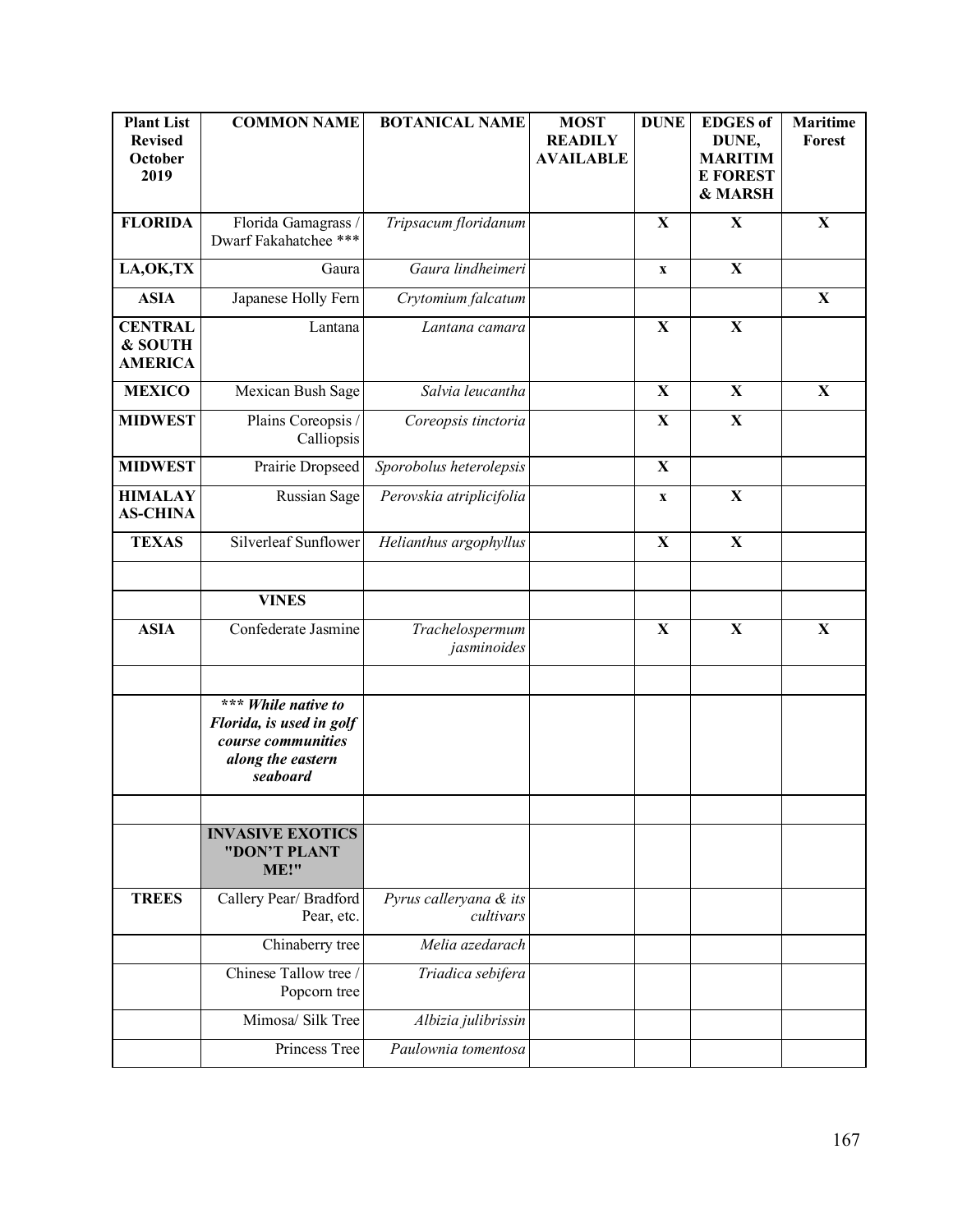| <b>Plant List</b><br><b>Revised</b><br>October<br>2019 | <b>COMMON NAME</b>                    | <b>BOTANICAL NAME</b>                  | <b>MOST</b><br><b>READILY</b><br><b>AVAILABLE</b> | <b>DUNE</b> | <b>EDGES</b> of<br>DUNE,<br><b>MARITIM</b><br><b>E FOREST</b><br>& MARSH | <b>Maritime</b><br>Forest |
|--------------------------------------------------------|---------------------------------------|----------------------------------------|---------------------------------------------------|-------------|--------------------------------------------------------------------------|---------------------------|
|                                                        | Tree of Heaven                        | Ailanthus altissima                    |                                                   |             |                                                                          |                           |
|                                                        | White Mulberry                        | Morus alba                             |                                                   |             |                                                                          |                           |
|                                                        |                                       |                                        |                                                   |             |                                                                          |                           |
| <b>SHRUBS</b>                                          | Amur Honeysuckle                      | Lonicera maackii                       |                                                   |             |                                                                          |                           |
|                                                        | Autumn Olive                          | Elaeagnus umbellata                    |                                                   |             |                                                                          |                           |
|                                                        | <b>Burning Bush</b>                   | Euonymus alata                         |                                                   |             |                                                                          |                           |
|                                                        | Butterfly bush                        | Buddleia davidii & its<br>cultivars    |                                                   |             |                                                                          |                           |
|                                                        | Chinese Privet                        | Ligustrum sinense & its<br>cultivars   |                                                   |             |                                                                          |                           |
|                                                        | Fragrant Honeysuckle                  | Lonicera fragrantissima                |                                                   |             |                                                                          |                           |
|                                                        | Japanese Barberry                     | Berberis thunbergii & its<br>cultivars |                                                   |             |                                                                          |                           |
|                                                        | Japanese Privet                       | Ligustrum japonicum &<br>its cultivars |                                                   |             |                                                                          |                           |
|                                                        | Japanese Spiraea                      | Spiraea japonica & its<br>cultivars    |                                                   |             |                                                                          |                           |
|                                                        | Leatherleaf Mahonia                   | Mahonia bealei & its<br>cultivars      |                                                   |             |                                                                          |                           |
|                                                        | Multiflora Rose                       | Rosa multiflora                        |                                                   |             |                                                                          |                           |
|                                                        | Morrow Honeysuckle                    | Lonicera morrowii                      |                                                   |             |                                                                          |                           |
|                                                        | Nandina                               | Nandina domestica & its<br>cultivars   |                                                   |             |                                                                          |                           |
|                                                        | Russian Olive                         | Elaeagnus angustifolia                 |                                                   |             |                                                                          |                           |
|                                                        | Salt-cedar                            | Tamarix spp.                           |                                                   |             |                                                                          |                           |
|                                                        | Thorny-olive                          | Elaeagnus pungens                      |                                                   |             |                                                                          |                           |
|                                                        | Hardy Orange / Wild<br>Orange         | Poncirus trifoliata                    |                                                   |             |                                                                          |                           |
|                                                        |                                       |                                        |                                                   |             |                                                                          |                           |
| <b>ANNUALS</b>                                         | <b>PERENNIALS</b> and<br><b>FERNS</b> |                                        |                                                   |             |                                                                          |                           |
|                                                        | <b>Bicolor Lespedeza</b>              | Lespedeza bicolor                      |                                                   |             |                                                                          |                           |
|                                                        | Common Chickweed                      | Stellia media                          |                                                   |             |                                                                          |                           |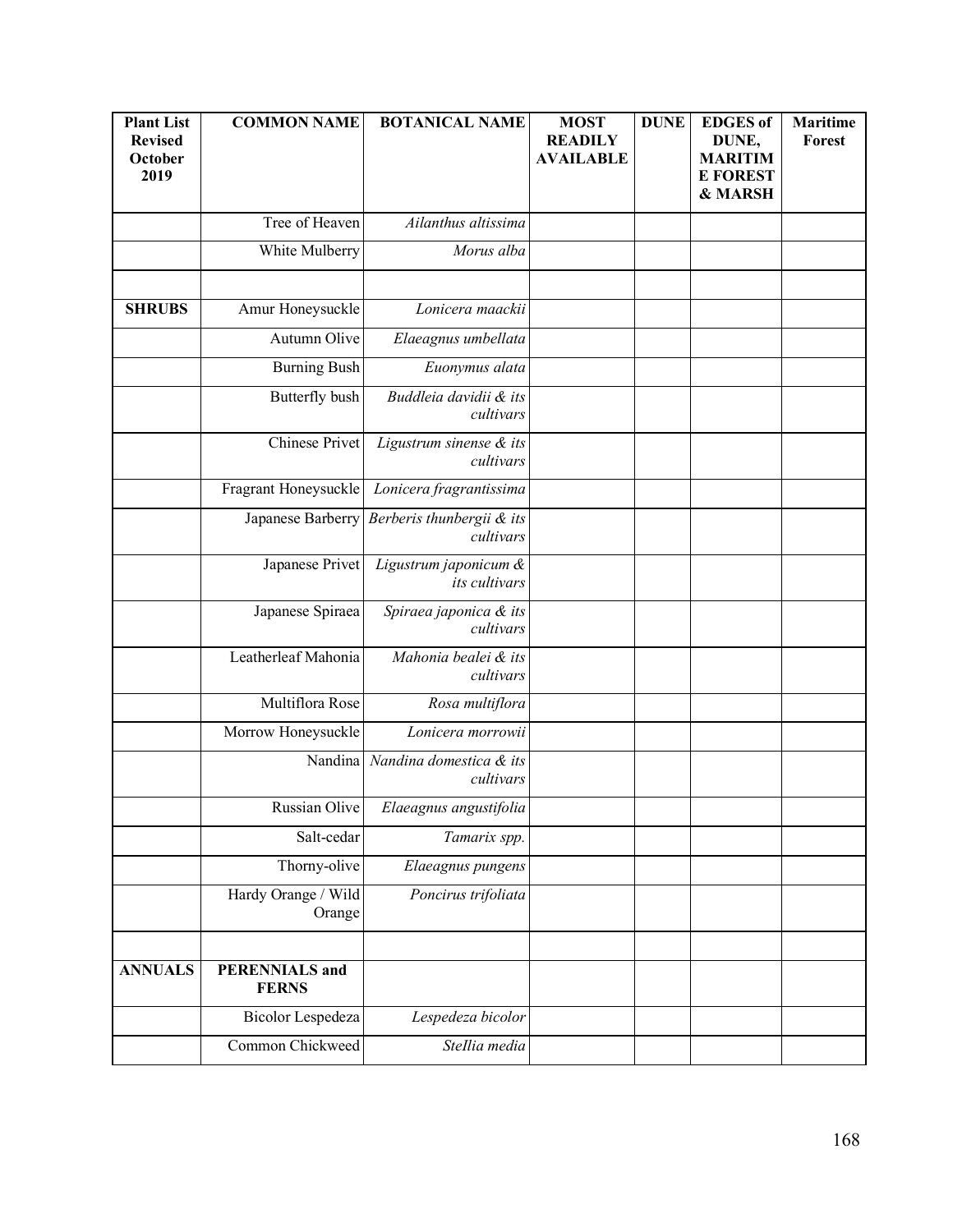| <b>Plant List</b><br><b>Revised</b><br>October<br>2019 | <b>COMMON NAME</b>                        | <b>BOTANICAL NAME</b>                       | <b>MOST</b><br><b>READILY</b><br><b>AVAILABLE</b> | <b>DUNE</b> | <b>EDGES</b> of<br>DUNE,<br><b>MARITIM</b><br><b>E FOREST</b><br>& MARSH | <b>Maritime</b><br><b>Forest</b> |
|--------------------------------------------------------|-------------------------------------------|---------------------------------------------|---------------------------------------------------|-------------|--------------------------------------------------------------------------|----------------------------------|
|                                                        | Gill-over-the-ground/<br>Ground Ivy       | Glechoma hederacea                          |                                                   |             |                                                                          |                                  |
|                                                        | Henbit                                    | Lamium purpureum                            |                                                   |             |                                                                          |                                  |
|                                                        | Hydrilla                                  | Hydrilla verticillata                       |                                                   |             |                                                                          |                                  |
|                                                        | Ivyleaf Speedwell                         | Veronica hederifolia                        |                                                   |             |                                                                          |                                  |
|                                                        | Japanese Knotweed                         | Polygonum cuspidatum                        |                                                   |             |                                                                          |                                  |
|                                                        |                                           | Parrotfeather Myriophyllum aquaticum        |                                                   |             |                                                                          |                                  |
|                                                        | Purple Loosestrife                        | Lythrum salicaria                           |                                                   |             |                                                                          |                                  |
|                                                        | Sericea Lespedeza /<br>Chinese bushclover | Lespedeza cuneata                           |                                                   |             |                                                                          |                                  |
|                                                        | Water-hyacinth                            | Eichhornia crassipes                        |                                                   |             |                                                                          |                                  |
|                                                        |                                           |                                             |                                                   |             |                                                                          |                                  |
| <b>GRASSES</b>                                         | Bamboo<br>Running/Exotic                  | Phyllostachys spp.                          |                                                   |             |                                                                          |                                  |
|                                                        | Chinese Silver Grass /<br>Maiden Grass    | Miscanthus sinensis &<br>its cultivars      |                                                   |             |                                                                          |                                  |
|                                                        | Common Reed                               | Phragmites australis<br>spp. australis      |                                                   |             |                                                                          |                                  |
|                                                        | Japanese Stilt-grass                      | Microstegium vimineum                       |                                                   |             |                                                                          |                                  |
|                                                        | Johnson Grass                             | Sorghum halepense                           |                                                   |             |                                                                          |                                  |
|                                                        | Pampas Grass                              | Cortaderia selloana or<br>Cortaderia jubata |                                                   |             |                                                                          |                                  |
|                                                        | Torpedograss                              | Panicum repens                              |                                                   |             |                                                                          |                                  |
|                                                        |                                           |                                             |                                                   |             |                                                                          |                                  |
| <b>GROUND</b>                                          | <b>COVER</b>                              |                                             |                                                   |             |                                                                          |                                  |
|                                                        | <b>Bigleaf Periwinkle</b>                 | Vinca major & its<br>cultivars              |                                                   |             |                                                                          |                                  |
|                                                        | Common Periwinkle                         | Vinca minor & its<br>cultivars              |                                                   |             |                                                                          |                                  |
|                                                        |                                           |                                             |                                                   |             |                                                                          |                                  |
| <b>VINES</b>                                           | <b>Beach Vitex</b>                        | Vitex rotundifolia                          |                                                   |             |                                                                          |                                  |
|                                                        | Chinese Wisteria                          | Wisteria sinensis & its<br>cultivars        |                                                   |             |                                                                          |                                  |